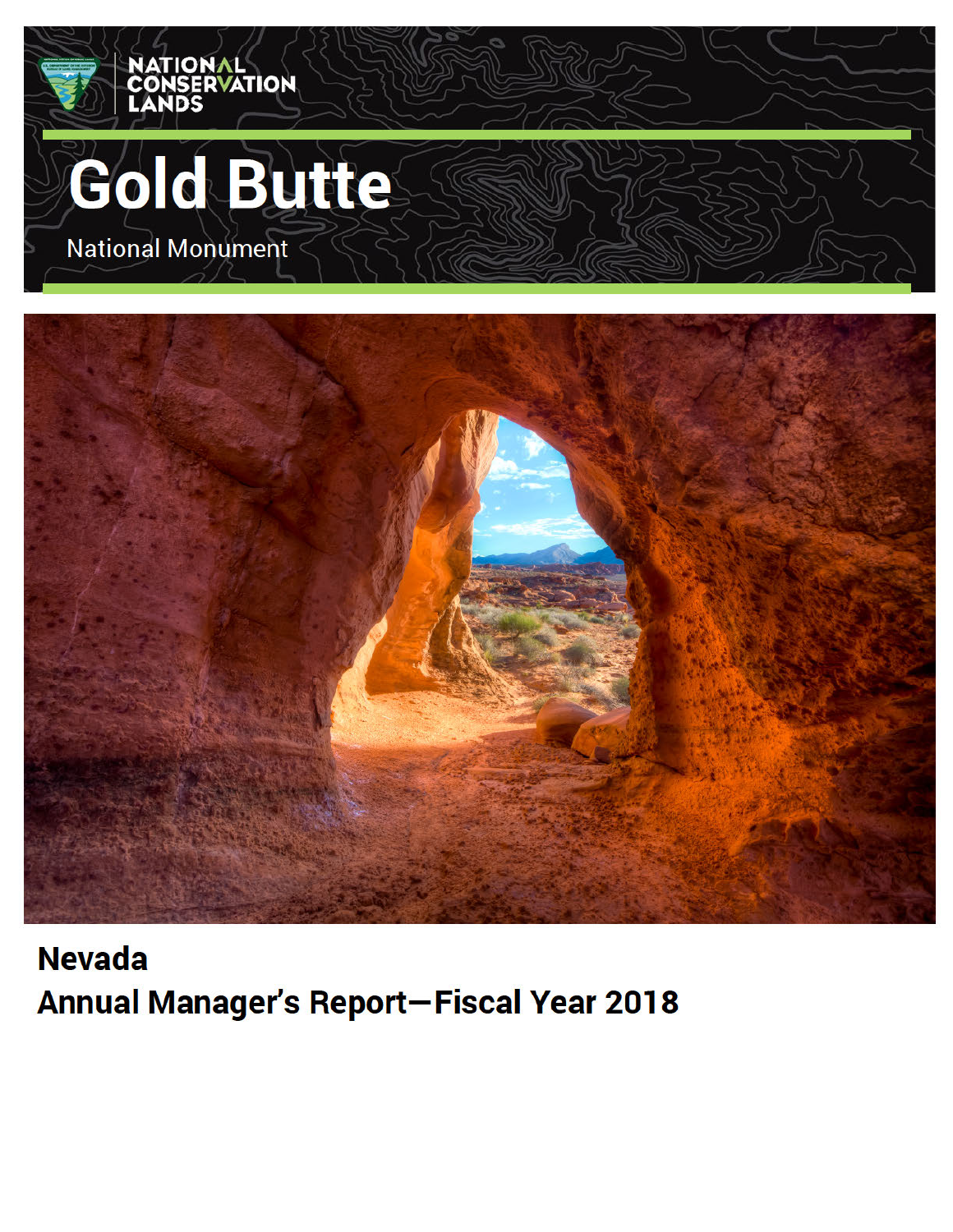### **Table of Contents**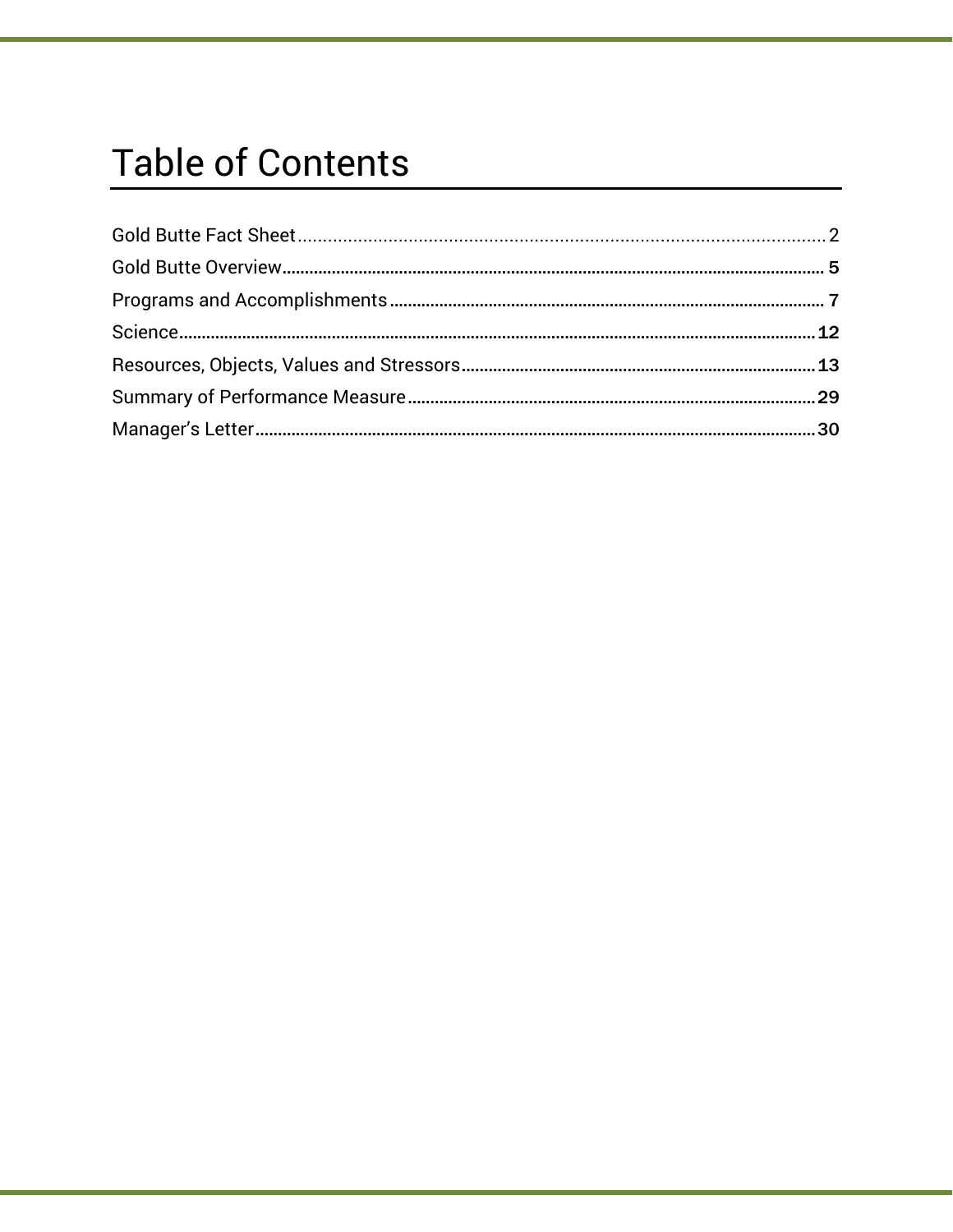

### **Gold Butte**

National Monument

#### **Designating Authority**

| <b>Designating Authority:</b> | Presidential Proclamation -- Establishment of the Gold |
|-------------------------------|--------------------------------------------------------|
|                               | <b>Butte National Monument 9559</b>                    |

| December 28, 2016<br><b>Date of Designation:</b> |
|--------------------------------------------------|
|--------------------------------------------------|

#### **Additional Designations**

There are two designated wilderness areas, one wilderness study area, one instant study area, and a backcountry byway within the boundary of Gold Butte National Monument (GBNM).

#### **Site Description**

GBNM is located 80 miles northeast of Las Vegas and 20 miles south of the City of Mesquite. GBNM encompasses nearly 300,000 acres of remote and rugged desert landscape in southeastern Nevada, where dramatically chiseled red sandstone, twisting canyons, and tree-clad mountains punctuate desolate stretches of the Mojave Desert. The brightly hued sandstone provides a stunning canvas for the area's famously beautiful rock art. The area is popular for outdoor recreation and visitors to the monument can hike to rock art sites, drive the Gold Butte Backcountry Byway to the area's namesake mining ghost town, hunt desert bighorn sheep, or tour the area's peaks and canyons on horseback.

#### **Monument Offerings**

GBNM has over 300 miles of designated routes including a 64-mile backcountry byway, which provides the public access to a variety of features. Some of those features include:

#### **Whitney Pockets**

A popular camping destination with the most well-known and accessible of the Aztec sandstone formations in the monument. Of note, are the rock stories carved into stones by ancient indigenous peoples and structures built by the Civilian Conservation Corps in the 1930s.

#### **Devil's Throat**

An unusual geologic feature along the main Gold Butte road, Devil's Throat is a large,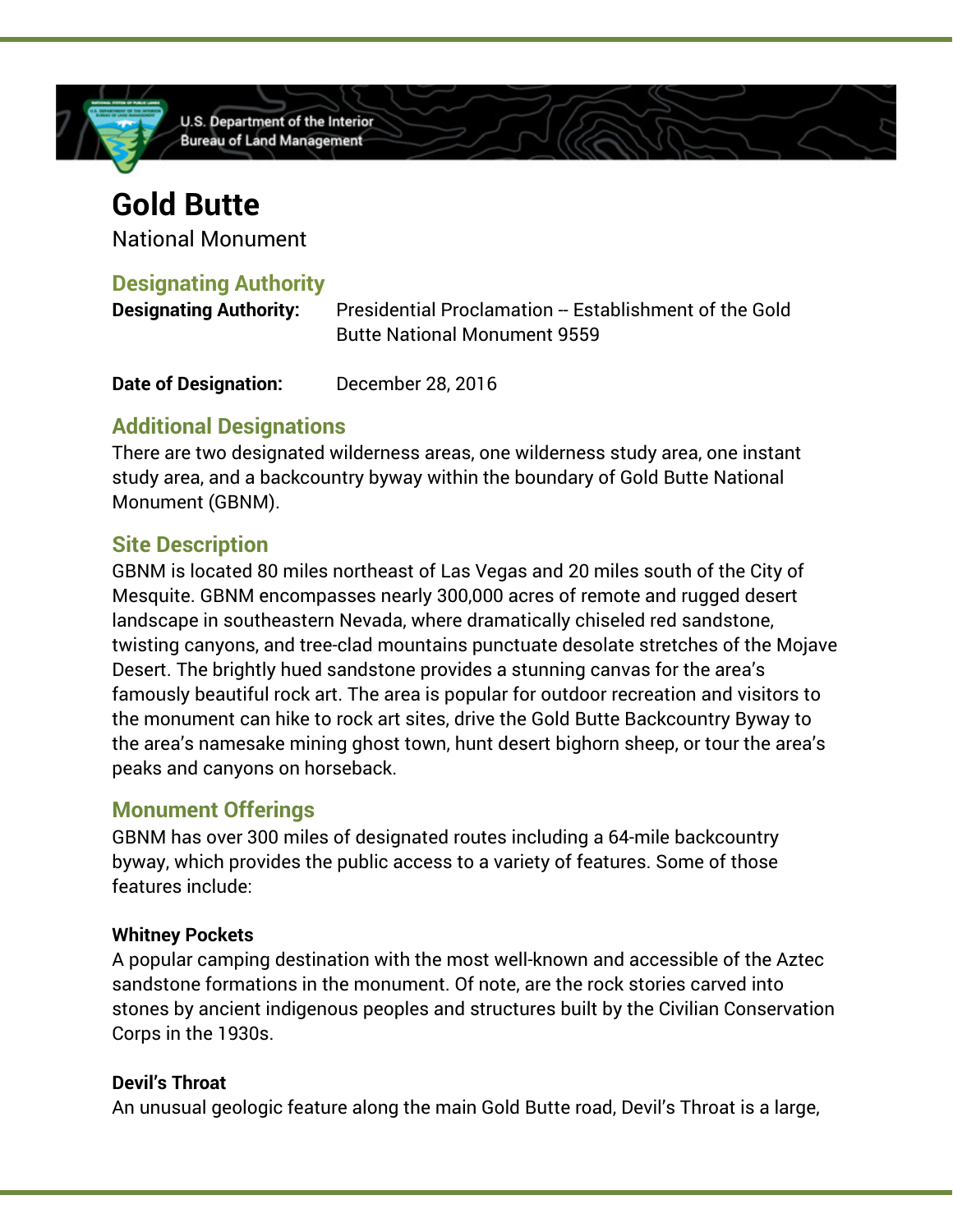100-foot-deep sinkhole that continues to grow from underground water dissolving the minerals in the soil.

#### **Gold Butte Townsite**

Building foundations and mining equipment for crushing ore are all that are left of the mining boom of the early 1900s at the Gold Butte Townsite. They are a reminder of the rich mining and ranching history of this area.

#### **Year Accomplishments**

- Conducted graffiti removal at White Rock, a popular local gathering area, with the assistance of the Friends of Gold Butte.
- Began development of a Junior Ranger Book for GBNM through the Teachers on Public Lands Program.
- Installed two safety and five directional signs in GBNM with assistance of the Friends of Gold Butte through a grant from the Nevada Off-Highway Vehicle Grant Program.
- Regularly attended monthly meetings at the Town Advisory Boards of Moapa Valley and Bunkerville, and Mesquite City Council to provide updates to GBNM.
- Met monthly with the Moapa Band of Paiutes Tribal Chairman to provide updates to GBNM.
- Continued restoration efforts for the 2005 burned areas.

#### **Future Priorities and Opportunities**

The Bureau of Land Management (BLM) will focus on the following priorities for Fiscal Year (FY) 2019:

- Community Outreach
- Volunteering Opportunities
- Restoration
- Interpretation
- Road Signing and Maintenance
- Protection of Cultural Sites

#### **Gold Butte**

#### **National Monument**

Southern Nevada District Office 4701 N. Torrey Pines Drive Las Vegas, NV 89130 Phone: 702-515-5000 Unit Manager: Lee Kirk Site Web Address: https://www.blm.gov/programs/national-conservationlands/nevada/gold-butte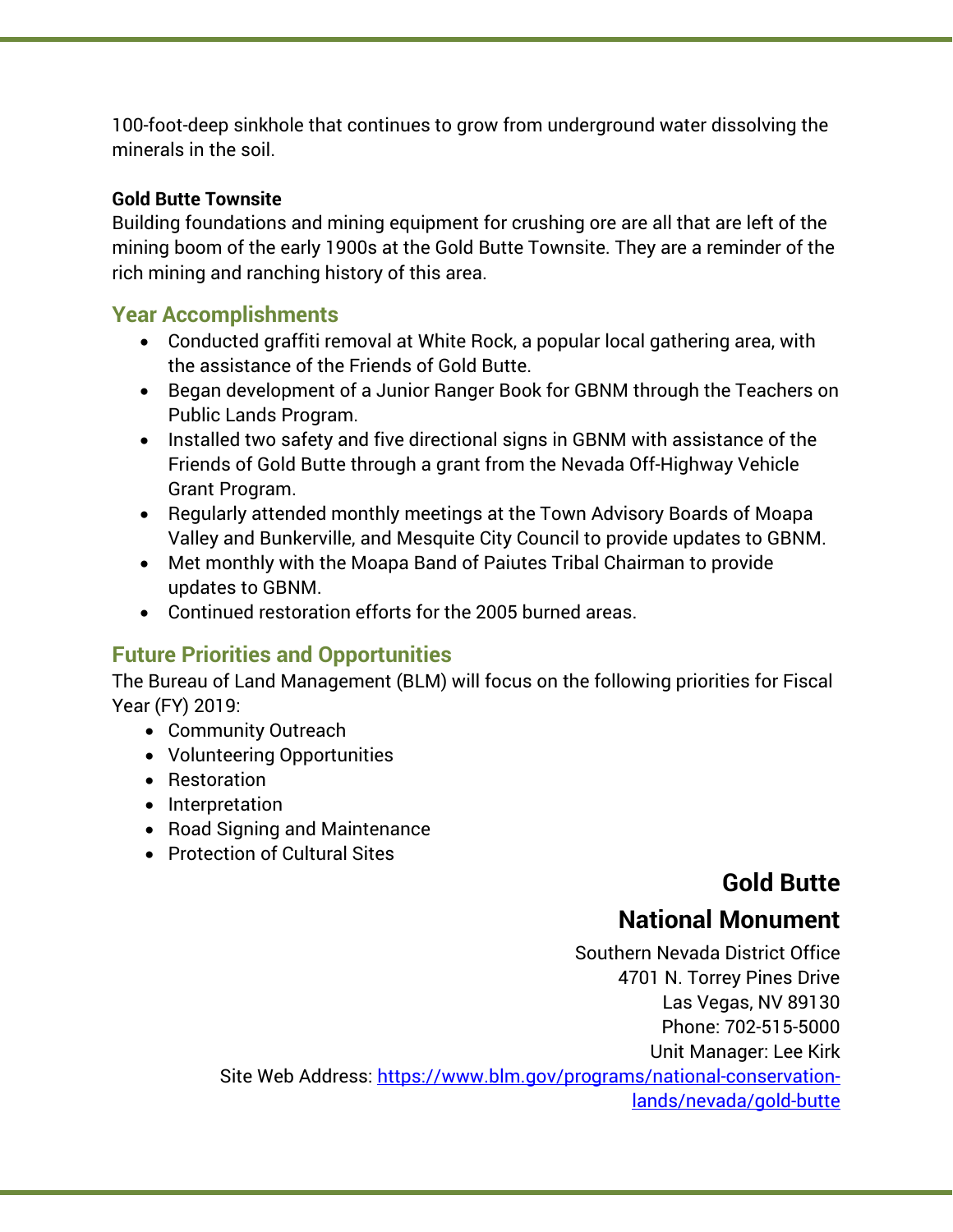#### **Map of Gold Butte**

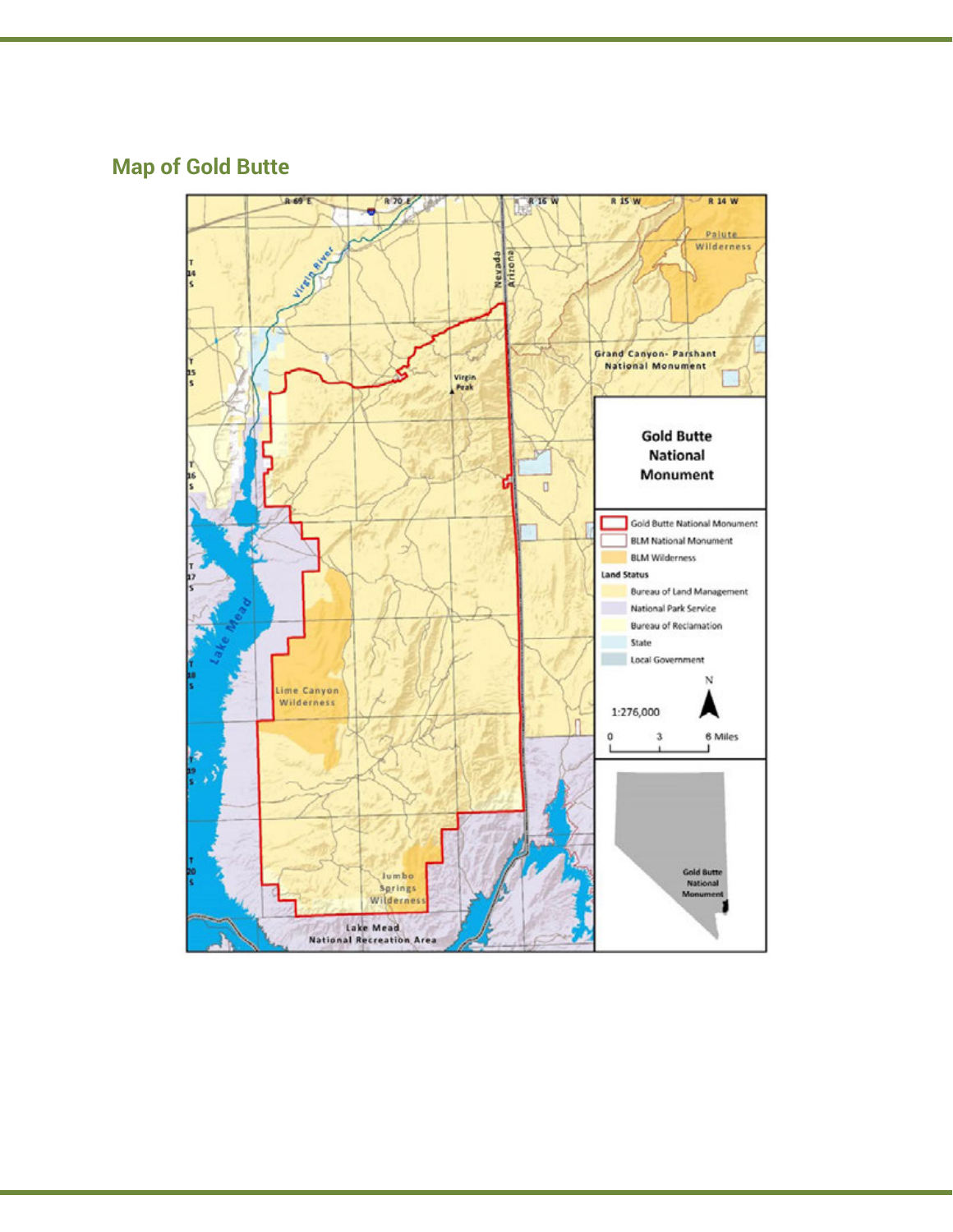# **L** Gold Butte Overview

#### **Acreage**

| <b>Total Acres in Unit</b>                                                                               | 296,937 |
|----------------------------------------------------------------------------------------------------------|---------|
| <b>BLM Acres</b>                                                                                         | 285,158 |
| <b>Other Federal Acres</b>                                                                               | 11,779  |
| State Acres*                                                                                             | n       |
| <b>Private Acres*</b>                                                                                    | n       |
| $\pm 0.1$ . In the set of $\pm 0.1$ , the set of $\pm 0.1$ , the set of $\pm 1.1$ , the set of $\pm 1.1$ |         |

\*State and Private Acres are not part of the total unit acres

#### **Budget**

| <b>Budget Title</b>                       | Code | <b>Funding</b> |
|-------------------------------------------|------|----------------|
| <b>Monuments &amp; Conservation Areas</b> | 1711 | \$0            |
| <b>Rangeland Management</b>               | 1020 | \$0            |
| <b>Riparian Management</b>                | 1040 | \$0            |
| <b>Wilderness Management</b>              | 1210 | \$0            |
| <b>Recreation &amp; Visitor Services</b>  | 1220 | \$0            |
| Other                                     |      | \$0            |
| <b>Total Budget</b>                       |      | \$0            |

No funding was allocated to Gold Butte National Monument in FY 2018.

#### **Current Areas of Focus**

Recreational use is continuing to increase within GBNM which is impacting cultural resources. The BLM will be preparing an environmental assessment (EA) to provide for interpretation and recreation amenities at the Falling Man, Kirk's Grotto, and Whitney Pocket cultural sites. The recreational amenities could include interpretive kiosks, bathrooms, and trails.

#### **Planning and NEPA**

#### **Resource Management Plan**

Resource management planning for GBNM is on hold until the President provides direction on the recommendations from the Secretary of the Interior's "Final Report Summarizing Findings of the Review of Designations Under the Antiquities Act".

#### **Travel Management Plan**

A Travel Management Plan (TMP) was completed in 2008 to designate routes for Areas of Critical Environmental Concerns located in the northeast portion of the SNDO. The TMP designated 812 miles of routes as open to motorized use of which 300 miles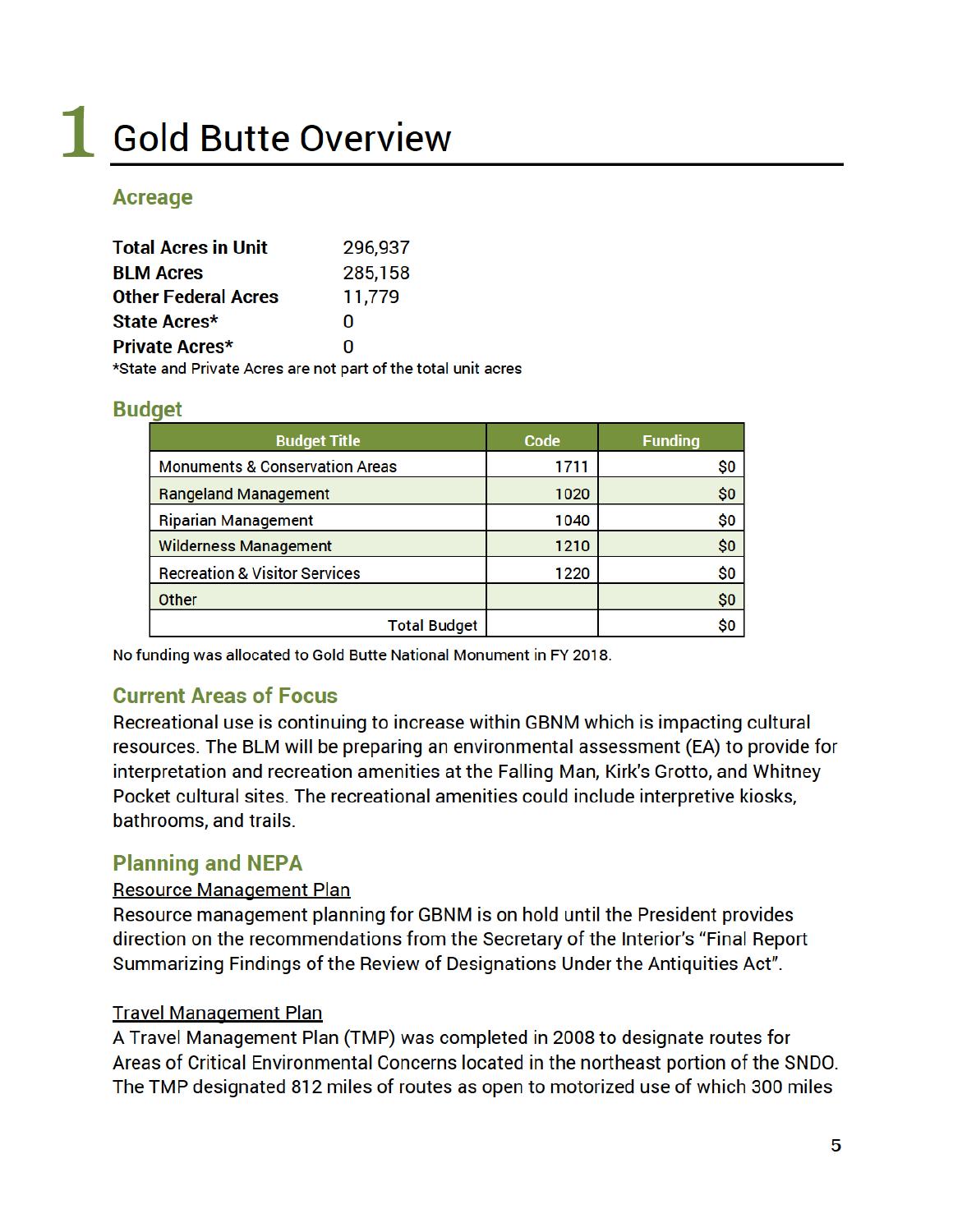of those routes are located in GBNM.

National Environmental Policy Act (NEPA)

One Categorical Exclusion (CX) was completed within GBNM. A brief description of the Proposed Action is listed below:

Gold Butte National Monument Abandoned Mine Lands Closures (DOI-BLM-NV-S010- 2018-0124-CX): The CX was prepared to provide for the Nevada Division of Minerals to close forty-two abandoned mines for public health and safety.

#### **Staffing**

An Acting Monument Manager has been assigned to assist with initial management of GBNM until a table of organization is approved.

Below is the proposed organizational structure that has been submitted to the Director for review and approval:

Monument Manager (GS-12) Archeological Technician or Tribal Liaison (GS-9) Park Ranger (GS-7) Park Ranger (GS-7)

The Southern Nevada District Office (SNDO) staff (e.g. wildlife biologist, law enforcement, botanist, maintenance) provides key support to the operation and management of GBNM in the form management recommendations for protecting or enhancing the natural resources of GBNM and addressing maintenance concerns.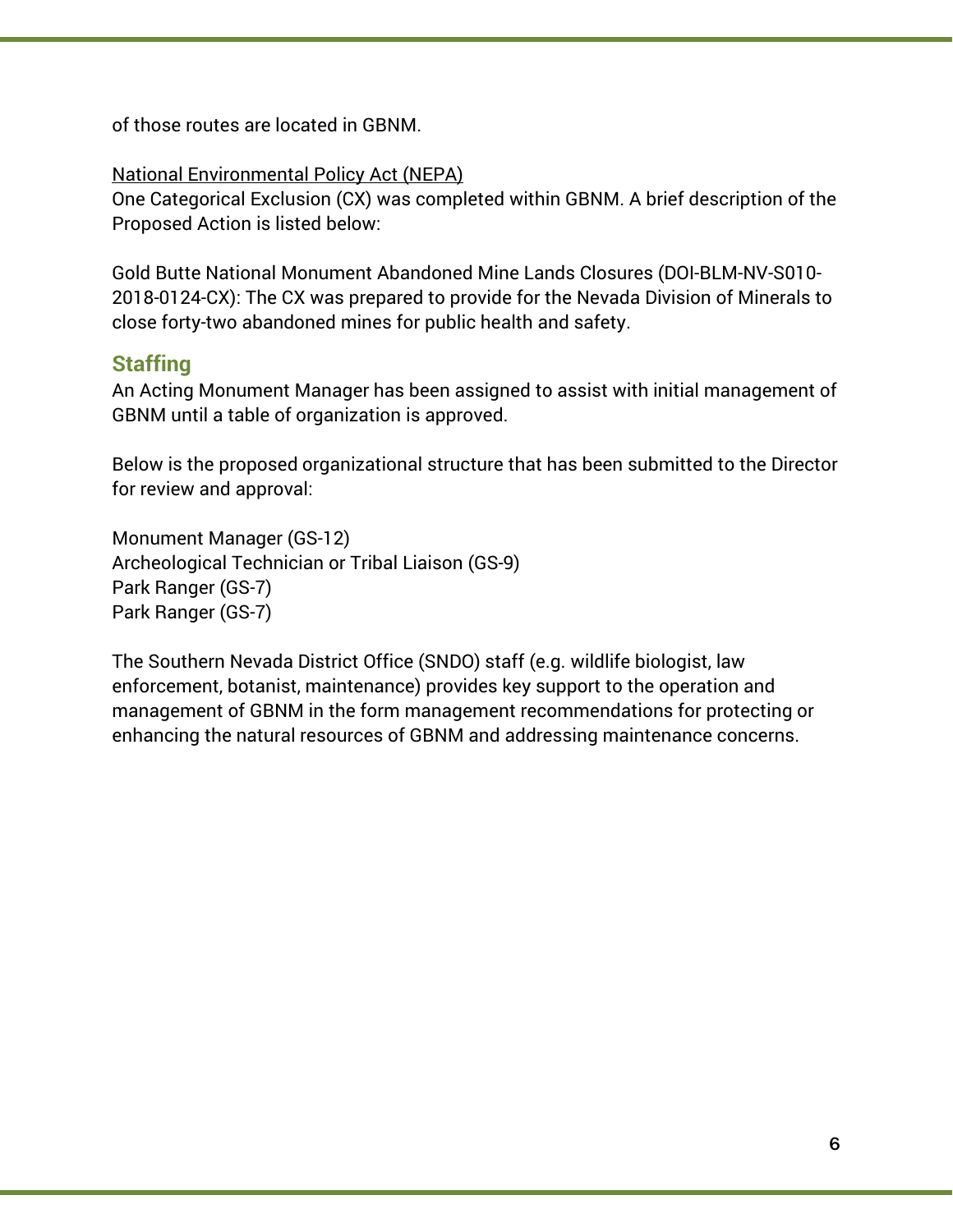# 2 Programs and Accomplishments

#### **General Accomplishments**

#### **General Accomplishments Table**



#### **Education, Outreach, and Interpretation**

The BLM is improving efforts to engage the community through outreach by attending local town board and city council meetings. During the meetings information is provided regarding current and future projects within GBNM.

A Junior Ranger Book for GBNM is being developed through the Teachers on Public Lands Program.

The BLM conducted a Coffee with a Ranger program. The Acting Monument Manager, Law Enforcement Ranger, and Park Ranger set up a table and provided hot chocolate and bagels at Whitney Pocket, a popular camping site, to provide the public an opportunity to meet BLM staff and ask questions regarding GBNM.

#### **Fish and Wildlife**

As part of the abandoned mine closures, Nevada Department of Wildlife (NDOW) conducted bat surveys in GBNM. In these surveys California Leaf-nosed bats (Macrotus californicus) were discovered roosting in a cave in GBNM which will continue to be monitored into the future. NDOW also has data recorders documenting environmental conditions (temperature, humidity, etc.) in some mines for on-going White-nose Syndrome surveillance. White-nose syndrome is a fungal infection which can be fatal to bats and has decimated bat populations across the U.S. An interesting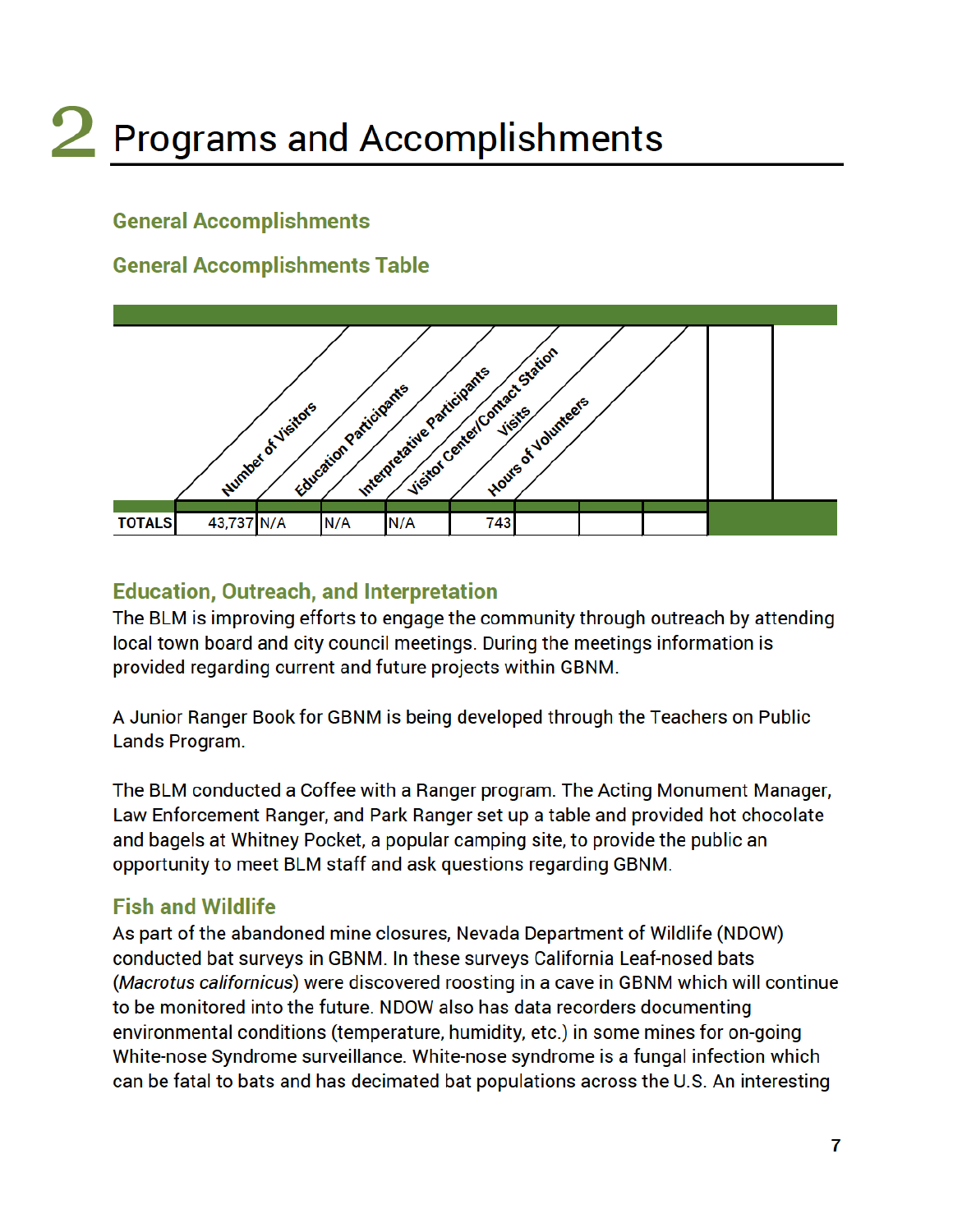find (but not unique to this area) was discovering several desert tortoises using some of the mines during the bat surveys.

NDOW conducts regional surveys to assess population trends of different suites of species, and several surveys occur in GBNM. NDOW has a winter raptor survey route through GBNM. The route usually records a low number of raptors but the following species were observed: red-tailed hawk (*Buteo jamaicensis*), American kestrel (*Falco sparverius*), Cooper's hawks (*Accipiter cooperii*), and Northern Harriers (*Circus hudsonius*). NDOW also has volunteers assist with road surveys in GBNM to record herpetofauna in the area. The following species were sighted during this past year: Sidewinders (*Crotalus cerastes*), Mojave rattlesnakes (*Crotalus scutulatus*), long-nosed snakes (*Rhinocheilus lecontei*), gopher snakes (*Pituophis catenifer*), and patch-nosed snakes (*Salvadora hexalepis*) as well as banded geckos (*Coleonyx variegatus*). BLM assists with these surveys when possible.

In partnership with University of Nevada Las Vegas, seasonal nocturnal point count surveys for relict leopard frog (*Lithobates onca*) were conducted at multiple springs within GBNM to assess habitat conditions and monitor tadpole, juvenile, and adult frog populations at release sites. Populations at some sites persist with evidence of active recruitment while other sites exhibit population declines for numerous reasons (e.g. erratic spring flow, heavy impacts from cattle, horses, and burros, predation, invasive plants, loss of adequate habitat, etc.).

#### **Desert Tortoise**

Within GBNM is land designated critical habitat for desert tortoise. Designated by U.S. Fish and Wildlife Service in 1994, approximately 46% of GBNM is considered critical habitat for desert tortoise. Desert tortoise critical habitat was designated because this area of GBNM contains features essential to the conservation of desert tortoises. This habitat is characterized as sparse creosote bush scrub on gentle slopes which allows for herbaceous plant growth. Efforts to protect and improve this habitat include habitat restoration, weed/invasive management, fire/fuels management, as well as promoting proper grazing allotment and horse and burro management, all of which are discussed below.

#### **Grazing**

There are two active grazing allotments on the GBNM. Lime Spring Allotment is entirely within the GBNM and consists of approximately 3,596 acres of public land. It is administered by the Arizona Strip Field Office (ASFO) through agreement with Nevada BLM. The agreement for allotment management by ASFO pre-dates the creation of the GBNM. The Lime Spring Allotment is designated as available for livestock grazing as an ephemeral allotment in the ASFO Resource Management Plan (2008). The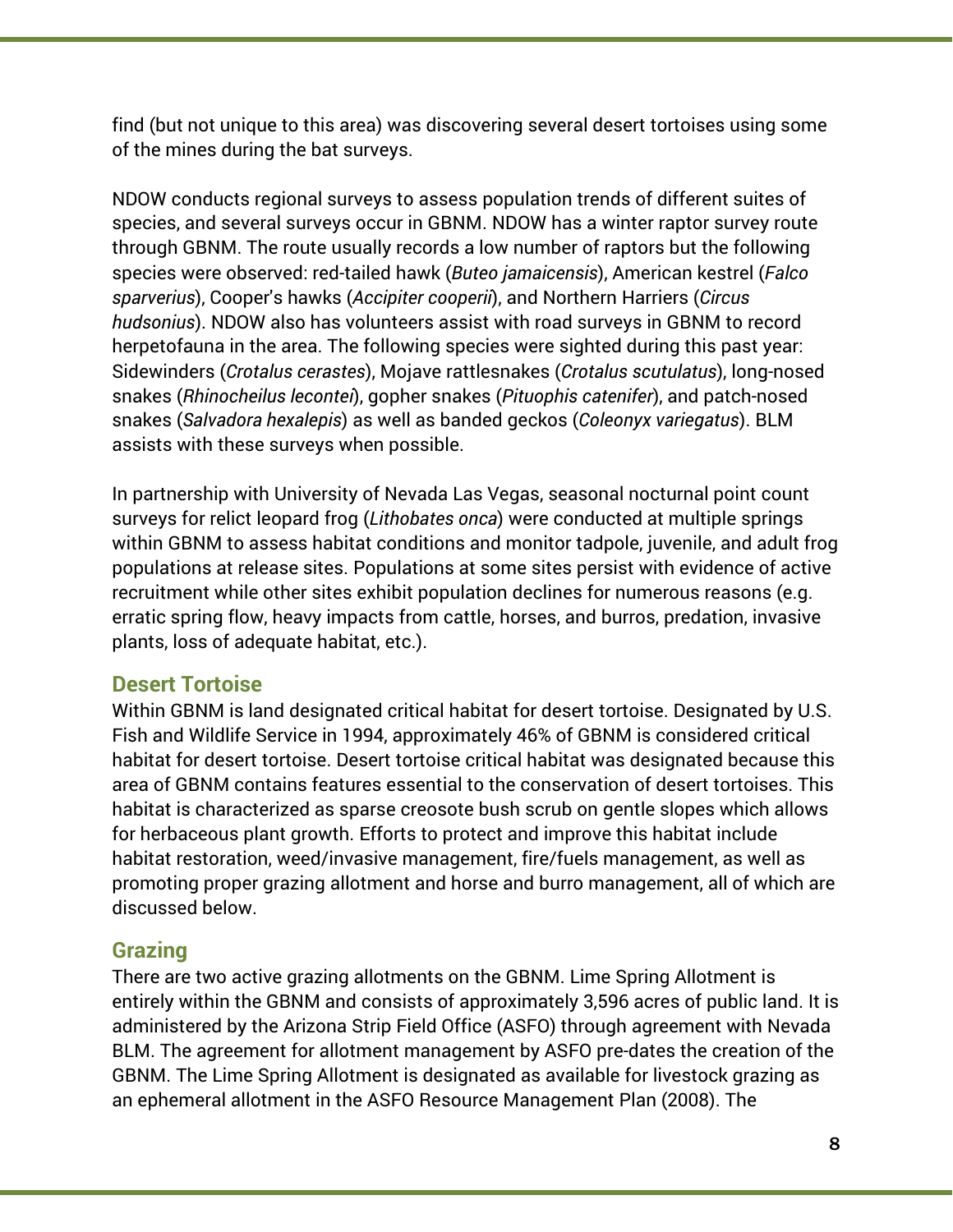allotment has a term grazing permit for ephemeral use; as such grazing is authorized on a year-by-year basis dependent on available forage. This allotment was authorized for use in FY 2018. It is expected that the grazing permittee would apply to use the allotment in FY 2019 and in the foreseeable future.

Mesquite Community Allotment is administered by the ASFO. Approximately 6,515 acres or 13% of the Mesquite Community Allotment is within the GBNM. The rest of the allotment is divided between the Grand Canyon-Parashant National Monument and the ASFO in Arizona. The allotment is designated as available for grazing in the ASFO Resource Management Plan (2008). There is an active term grazing permit for the allotment. The allotment was grazed in FY 2018. It is expected that grazing use would continue in the reasonably foreseeable future.

No grazing permit renewals or monitoring was completed in either allotment in FY 2018.

There were no new range improvement projects completed on either allotment within the GBNM in FY 2018. Regular maintenance of existing improvements was completed through cooperative agreement with grazing permittees.

There has been no change to authorized Animal Unit Months (AUMs) since the creation of the GBNM.

#### **Partnerships**

#### Friends of Gold Butte

The mission of Friends of Gold Butte (FOGB) is "to promote the responsible enjoyment of the Gold Butte National Monument through education, stewardship, advocacy, and preservation of natural and cultural resources."

A Memorandum of Understanding (MOU) has been entered into with the FOGB. The MOU was entered into between the BLM and the FOGB as a joint effort to protect, monitor, and sustain the natural and cultural resources; increase public awareness, increase educational and interpretive resources; enhance and restore areas that have experienced human-caused or natural adverse effects; and enhance the quality of recreational opportunities in GBNM in a way that also protects the landscape.

#### Friends of Nevada Wilderness

The mission of Friends of Nevada Wilderness (FONW) is "preserving all qualified Nevada public lands as wilderness, protecting all present and potential wilderness from ongoing threats, educating the public about the values of and need for wilderness, and improving the management and restoration of wild lands."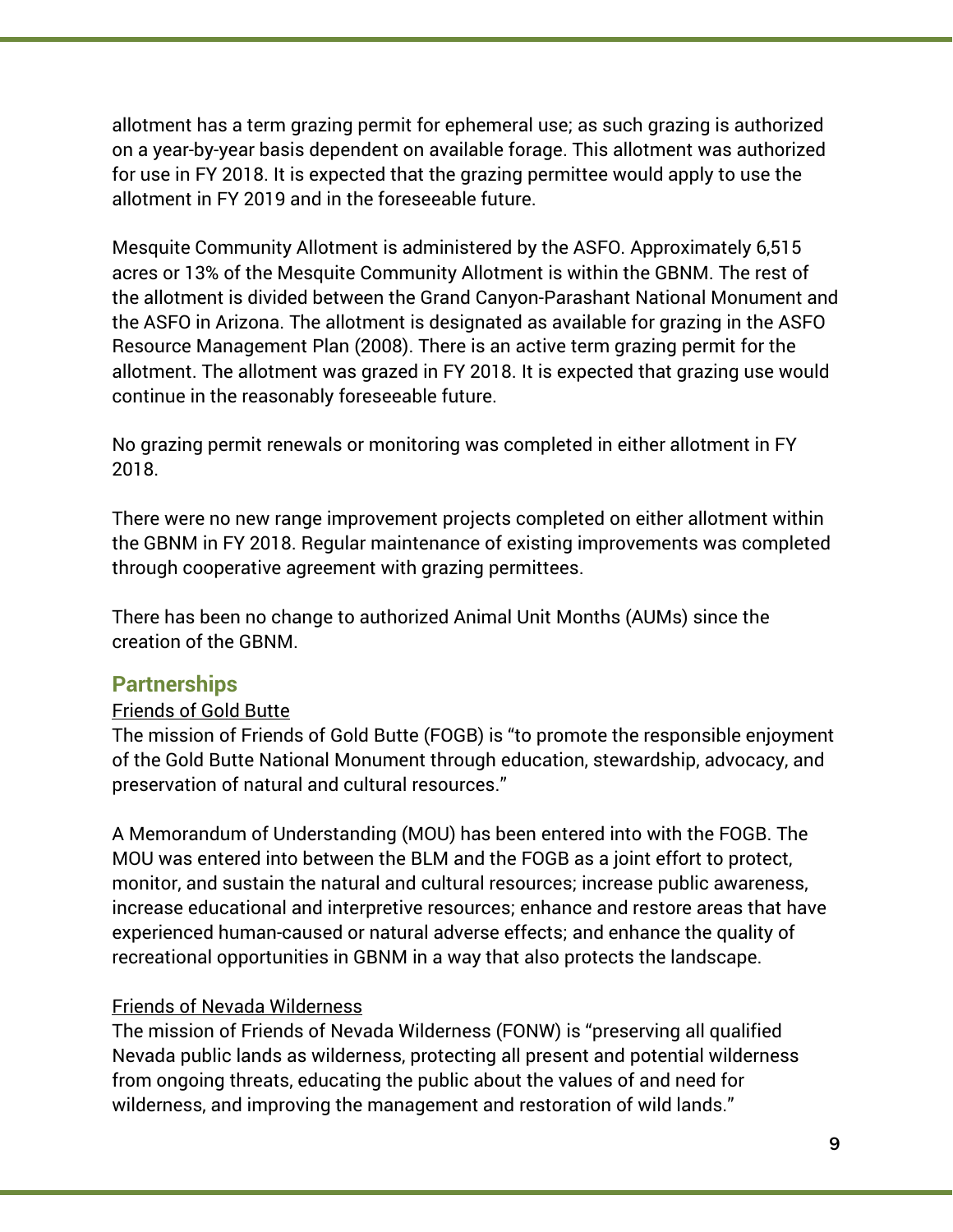The FONW led and participated in various volunteer projects that included habitat restoration, portal sign installation, fence repair, and parking area delineation.

#### Partners in Conservation

The mission of Partners in Conservation (PIC) "is an information conduit that fills the gap between rural communities and government entities; develops specific partnerships to resolve conservation, recreation, and public land issues; PIC also develops specific partnerships and administers common-sense projects that provide win-win opportunities for all involved."

PIC provides the BLM insight on the thoughts and concerns from the rural communities that surround GBNM.

#### Virgin Valley Water District

The Virgin Valley Water District (VVWD) has numerous water rights within the monument. These water rights are critical to meet the future water needs of the communities of Bunkerville and Mesquite. The Las Vegas Field Office continues to work collaboratively with this entity to ensure that rights-of-way for water delivery needs are authorized. The VVWD and BLM developed a Memorandum of Understanding that established a vision, common goals, and objectives to meet water delivery and conservation needs.

#### **Volunteers**

Two volunteer orientation trainings were co-led and conducted for members of the FOGB. The orientation training covered the basics of volunteering as outlined in the BLM Volunteering Guide. The orientation training covered volunteer opportunities: road monitor, plant monitor, education and information outreach, restoration team, and hike leader.

Volunteers removed graffiti from White Rock, a popular local gathering area, with the assistance of the FOGB. This project was a clean-up and a training for stewardship teams to remove similar disfigurement from other places in GBNM.

A total of 127 volunteers for a total of 743 hours participated on various volunteer projects that included habitat restoration, seed collection, fence repair, trash pickup, and sign installations.

#### **Wild Horses and Burros**

Current population estimates as of March 2018 are 201-212 wild burros. These numbers only take into account animals that reside on BLM-administered lands within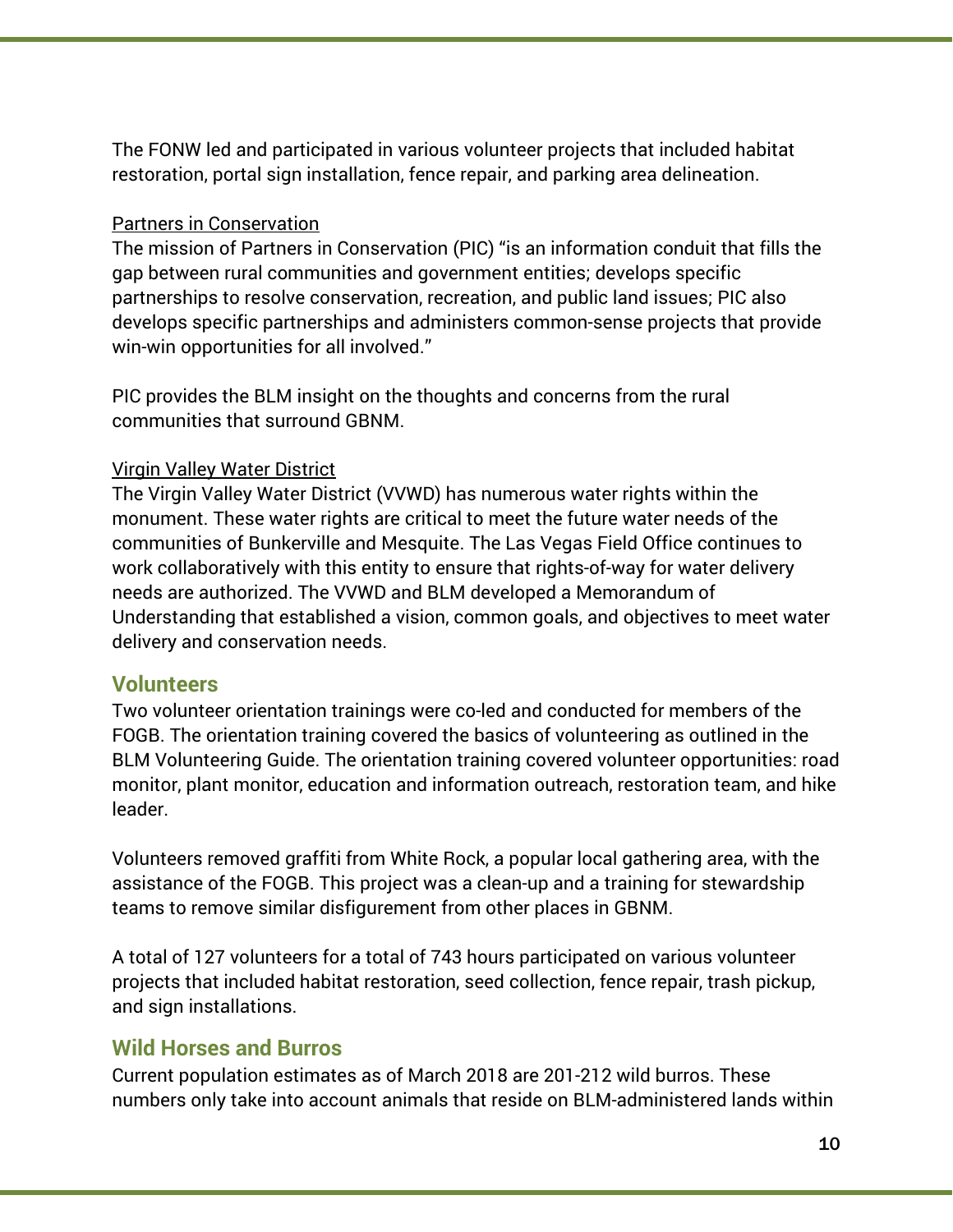the herd management area (HMA) and do not account for animals that may be residing on lands administered by the National Park Service or land outside of their HMA, either publicly or privately owned. The last aerial population inventory of Gold Butte HMA was conducted in September 2017.

#### **Public Access**

Two safety and five directional signs were installed along Gold Butte Backcountry Byway with the assistance of the FOGB. The signs were funded through a grant from the Nevada OHV Grant Program.

#### **Habitat Restoration**

GBNM is part of a landscape-scale re-vegetation project undertaken by the BLM Southern Nevada District in conjunction with the U.S. Geological Survey (USGS), the National Park Service, and the Great Basin Institute. The goal of the project is to reestablish three important shrub and yucca species that have not recovered well since wildfires burned thousands of acres of habitat in 2005. The project uses established and novel restoration approaches. During FY 2018, BLM seeded and planted 24 "habitat islands" (each covering approximately 2.5 acres) distributed across an approximately 500-acre area. If successful, the habitat islands will eventually provide seed and other ecological functions for surrounding burned areas.

In October 2017, prior to seeding and planting, herbicide was applied to half of these habitat islands to suppress non-native annuals and create fuel breaks. USGS researchers will monitor the habitat islands over a five-year period to determine if herbicide treatments aid the recovering of native treatments and/or reduce the risk of subsequent fires.

#### **Weed Management**

Approximately 40,860 acres were inventoried for weeds and invasive plant species within GBNM. Tamarisk, or salt cedar, has re-sprouted in many previously treated springs. No new springs were inventoried in FY 2018. Heavy populations of salt cedar occur along the Virgin River and near Lake Mead. For the first time, Sahara mustard was found spreading into Gold Butte along the backcountry byway. Small infestations were detected as far into the Monument as Whitney Pocket. Two new locations were identified with Sahara mustard and all were pulled by hand. Puncture vine has also been spotted along the backcountry byway. These infestations are currently small. Five (5) springs were inventoried for previously treated tamarisk. All springs had varying levels of tamarisk infestations: Two (2) springs had an extensive infestation, three (3) springs had 1-2 tamarisk plants. Malta starthistle continues to be a problem at one spring.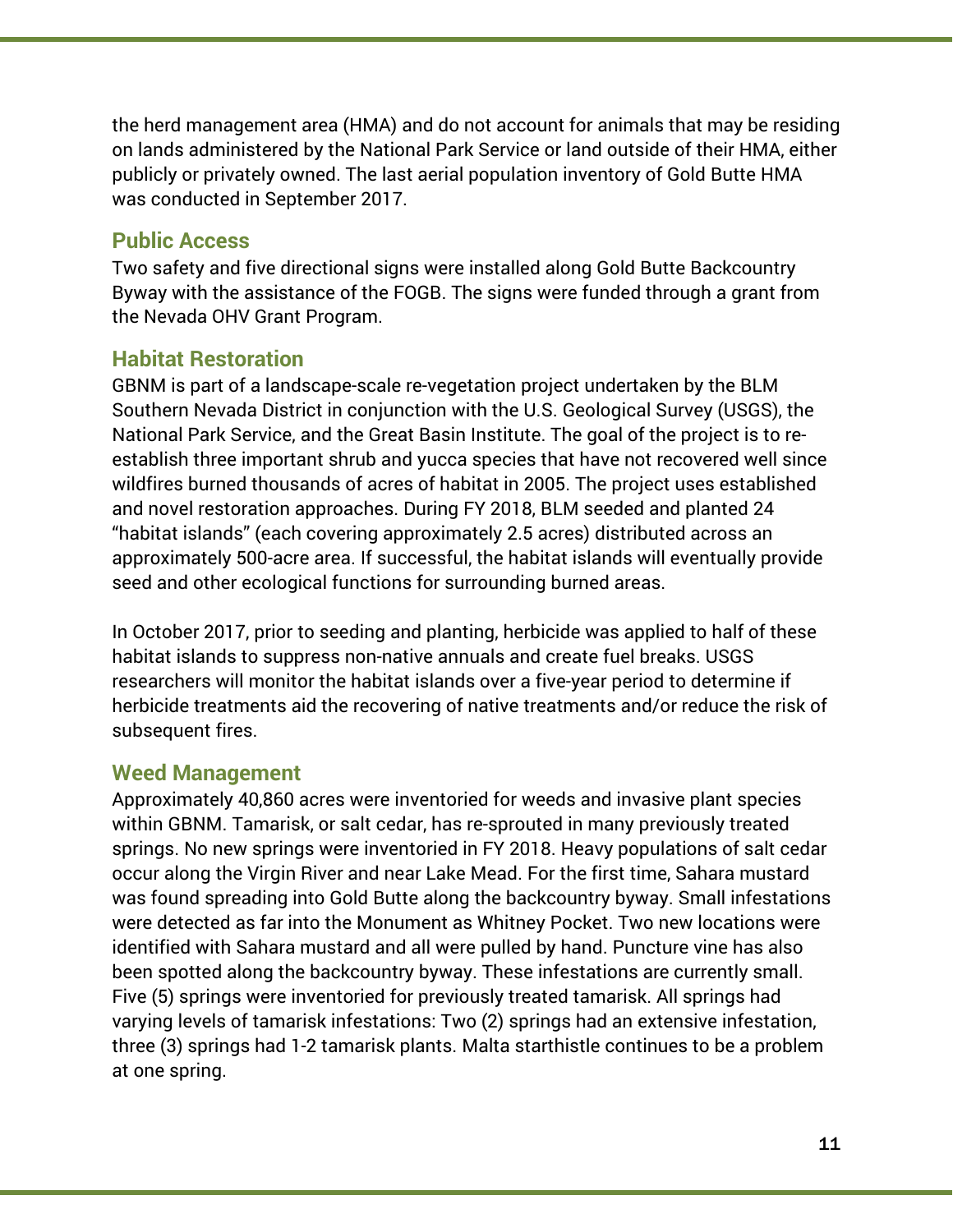# **Science** 3

#### **Science**

The BLM has partnered with Northern Arizona University (NAU) to study the restoration of rare plants using biological soil crusts on gypsum soils within GBNM. NAU obtained funding through the National Landscape Conservation System's annual grant program in the amount of \$25,000. Their work will try to restore impacted gypsum soils that have been crushed by illegal off-highway vehicle use or by trampling by illegal cattle or wild burros. The project is important because three of the sensitive species in GBNM (one of which is state-listed as endangered) only grow on gypsum soils, and are often associated with healthy biological soil crust (BSC) communities. These BSCs are important in helping the rare plants to obtain nutrients and hold water. Results of this study will improve habitat for rare plants within the GBNM and give the BLM more information about how to restore habitat for these rare plants elsewhere.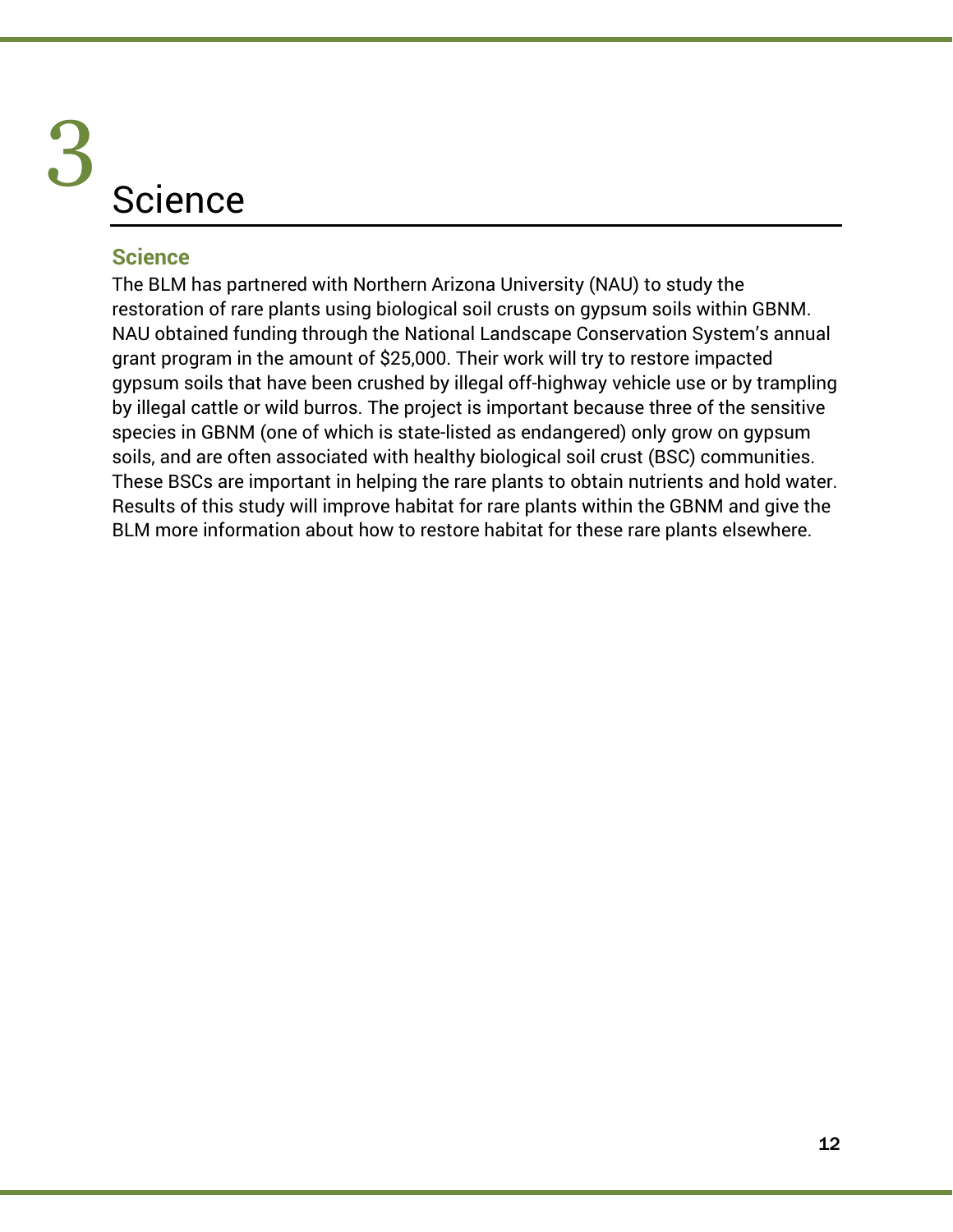# Resources, Objects, Values and Stressors 4

#### **Cultural/Archeological**

GBNM contains an extraordinary variety of diverse and irreplaceable historic and prehistoric cultural resources, including many sites important to the history and identity of Native Americans, and remnants of our Western mining and ranching heritage. The landscape reveals a story of thousands of years of human interaction with this harsh environment and provides a rare glimpse into the lives of Nevada's first inhabitants, the rich and varied indigenous cultures that followed, and the eventual arrival of Euro-American settlers.

GBNM's dynamic environment has provided food and shelter to humans for at least 12,000 years. Remnants of massive agave roasting pits, charred remains of goosefoot and pinyon pine nuts, bone fragments, and projectile points used to hunt big horn sheep and smaller game serve as evidence of the remarkable abilities of indigenous communities to survive across this desert landscape. GBNM contains ancient rock shelters and hearth remnants concealed in the area's Aztec Sandstone formations. This sandstone is the canvas for the area's spectacular array of rock art, depicting human figures, animals, and swirling abstract designs at locations like the famed Falling Man petroglyph site and Kohta Circus. Pottery sherds and other archaeological artifacts scattered throughout the landscape reveal the area's role as a corridor for the interregional trade of pottery, salt, and rare minerals.

By the time Spanish explorers arrived in the region in the late eighteenth century, the GBNM was home to the Southern Paiute people, who to this day, retain a spiritual and cultural connection with the land and use it for traditional purposes such as ceremonies and plant harvesting. Hunters and settlers of European descent followed the explorers and by 1865, Mormon pioneers had built settlements in the region.

Early settlers grazed livestock and explored GBNM's unique geology in pursuit of mining riches. Their activities left behind historic sites and objects that tell the story of the American West, including the Gold Butte townsite, a mining boomtown established in the early 1900s, but mostly abandoned by 1910. Several building foundations and arrastras -- large flat rocks used for crushing ore -- remain at the townsite today. Settlers built corrals out of wood or stone, some of which are still standing in GBNM, including one near the Gold Butte townsite and one at Horse Springs along the Gold Butte Backcountry Byway. In the 1930s, the Civilian Conservation Corps was put to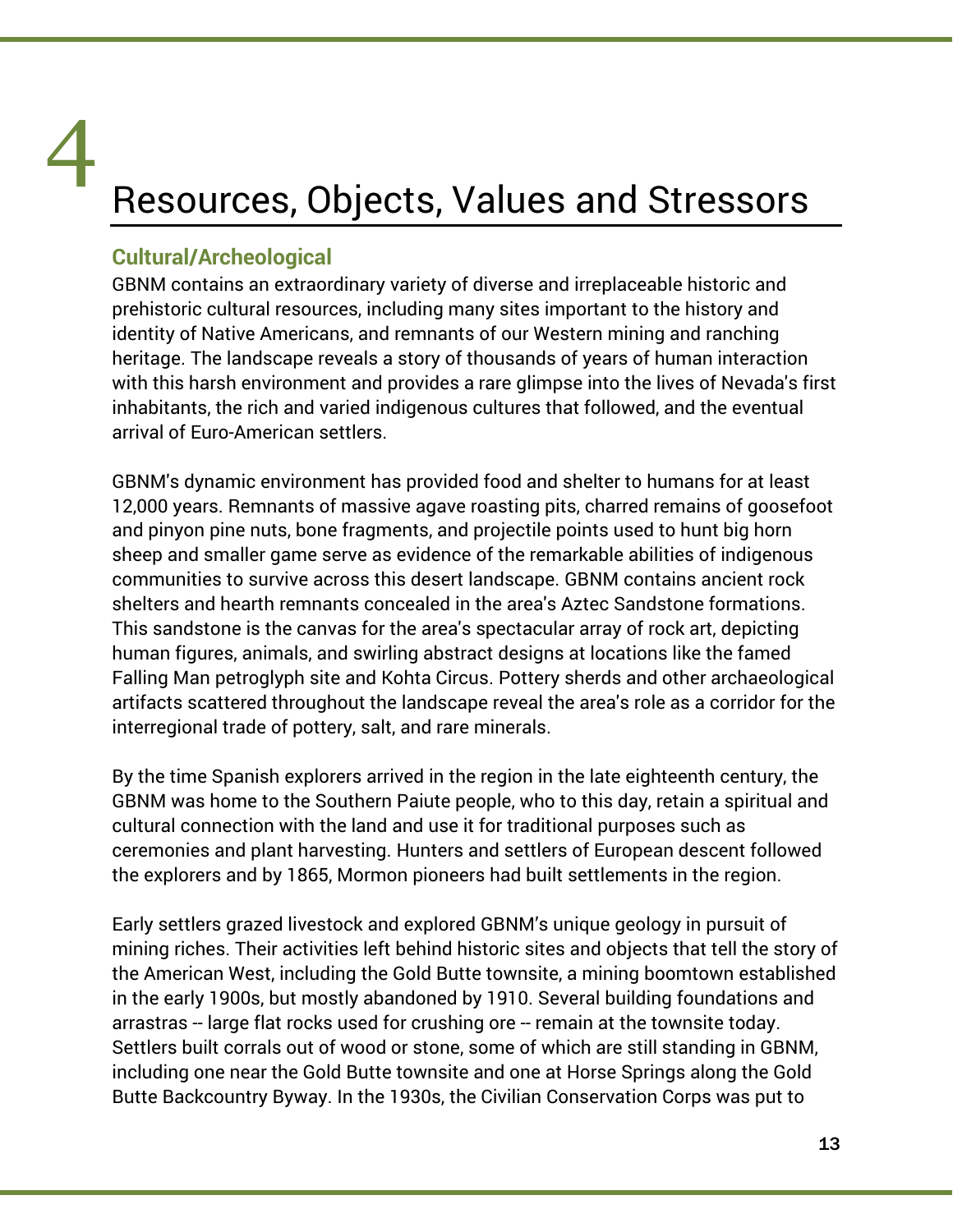work in the area, leaving behind a variety of historic features including a dam and remnants of a camp in the Whitney Pockets area, in the northeastern region of GBNM.

These world-renowned archeological sites and objects are helping scientists to better understand interactions between ancient cultural groups.

#### **Cultural/Archeological Status and Trend Table**

| <b>Status of Resource, Object, or Value</b> | <b>Frend</b>     |
|---------------------------------------------|------------------|
| Fair                                        | Slowly declining |

#### **Cultural/Archeological Inventory, Assessment, Monitoring Table**

| <b>Acres in Unit</b> | <b>Acres Inventoried</b> | <b>Object</b> | Acres Possessing   Acres Monitored in<br>Fν |
|----------------------|--------------------------|---------------|---------------------------------------------|
| 296,937              | 31,196                   | 539           | 30                                          |

#### **Stressors Affecting Cultural/Archeological**

Cultural resource sites are under imminent threat from the impacts of recreational use, which have already resulted in the dismantling of archeological features and other damages due to foot traffic and unauthorized artifact collection. Sites most affected by this unauthorized collection are rockshelter areas with associated artifact scatters, as well as areas that are likely to contain human burials. Common impacts to petroglyph areas in the region are graffiti and scratching on the panels and glyphs. Other impacts to the sites in GBNM are trash/dumping, firearm use, campfires, unauthorized vehicle use, and cattle grazing.

#### **Desert Tortoise**

Mojave Desert tortoise (*Gopherus agassizii*) are terrestrial reptiles of the Testudinidae family, with a domed shell and round, stumpy elephantine hind legs. The front limbs are flattened for digging and heavily scaled without webbed toes. The carapace (upper shell) is oblong and domed with rounded sides due to the joining of the carapace and plastron (lower shell). The scute centers are often yellowish and have grooved concentric rings. The plastron is also yellowish, with brown along the scute margins. The head is small and rounded in front with reddish-tan coloring and the iris greenishyellow. The front and hind feet are about equal in size and the tail is short in length.

Habitat for the Mojave population of the desert tortoise is below 4,500 feet elevation in the creosote bush-bursage series of the Mojave desert scrub biome. Dominant plants are creosote bush (*Larrea tridentata*) and white bursage (*Ambrosia dumosa*). Desert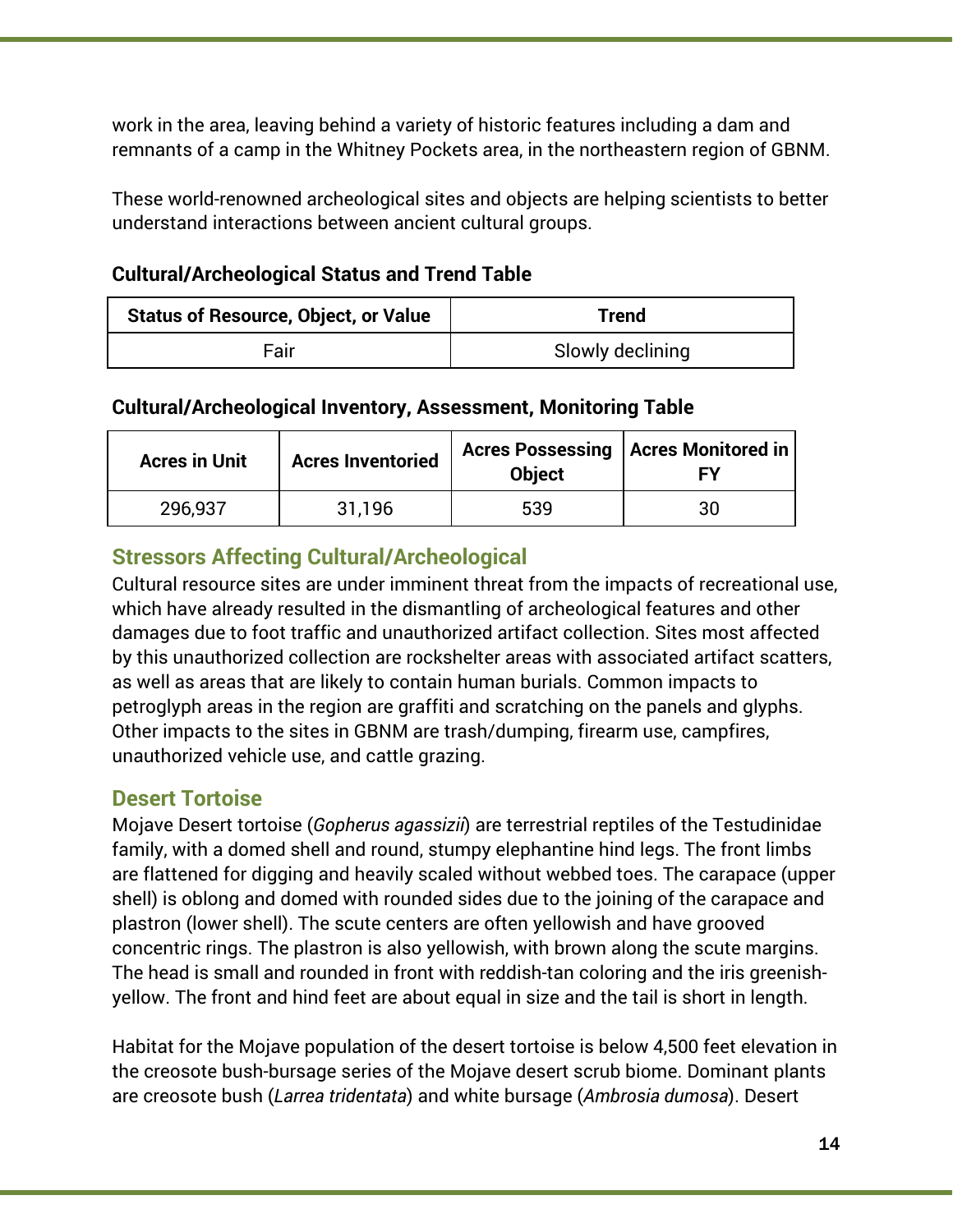tortoise habitat may also include various cacti species (*Opuntia* spp.), saltbush (*Atriplex* spp.) scrub, and Joshua tree (*Yucca brevifolia*) forests at elevations up to approximately 5,000 feet.

Primary constituent elements for the desert tortoise are those physical and biological attributes that are necessary for the long-term survival of the species. These elements are: sufficient space to provide for movement, dispersal, and gene flow; sufficient quantity and quality of forage species and the proper soil conditions to provide for the growth of such species; suitable substrates for burrowing, nesting, and overwintering; burrows, caliche caves, and other shelter sites; sufficient vegetation for shelter from temperature extremes and predators; and habitat protected from disturbance and human-caused mortality.

Mojave Desert tortoises are typically active during the day and when annual plants are most abundant--during spring and early summer. However, they can also be active following rain events and unseasonably warm periods during fall and winter. If rain events occur at night, tortoises may emerge from their burrows to drink. Female desert tortoises construct nests during the late afternoon and evening and any desert tortoise may emerge from its burrows at night during extreme heat. Desert tortoises usually spend the remainder of the year in shelter sites escaping the extreme weather conditions of the Mojave Desert.

#### **Desert Tortoise Status and Trend Table**

| <b>Status of Resource, Object, or Value</b> | Trend         |
|---------------------------------------------|---------------|
| Good                                        | <b>Stable</b> |

#### **Desert Tortoise Inventory, Assessment, Monitoring Table**

| <b>Acres in Unit</b> | <b>Acres Inventoried</b> | <b>Object</b> | Acres Possessing   Acres Monitored in |
|----------------------|--------------------------|---------------|---------------------------------------|
| 186,909              | 186,909                  | 186,909       | 45,000                                |

#### **Stressors Affecting Desert Tortoise**

GBNM continues to experience an increase in visitation. Increased visitor use and vehicle traffic increase risks to tortoise and their habitat by direct mortality and disturbance through use by visitors in occupied tortoise habitat.

Motorized recreation results in mortality and permanent habitat loss from activities that fragment and degrade habitats, which include the proliferation of roads and trails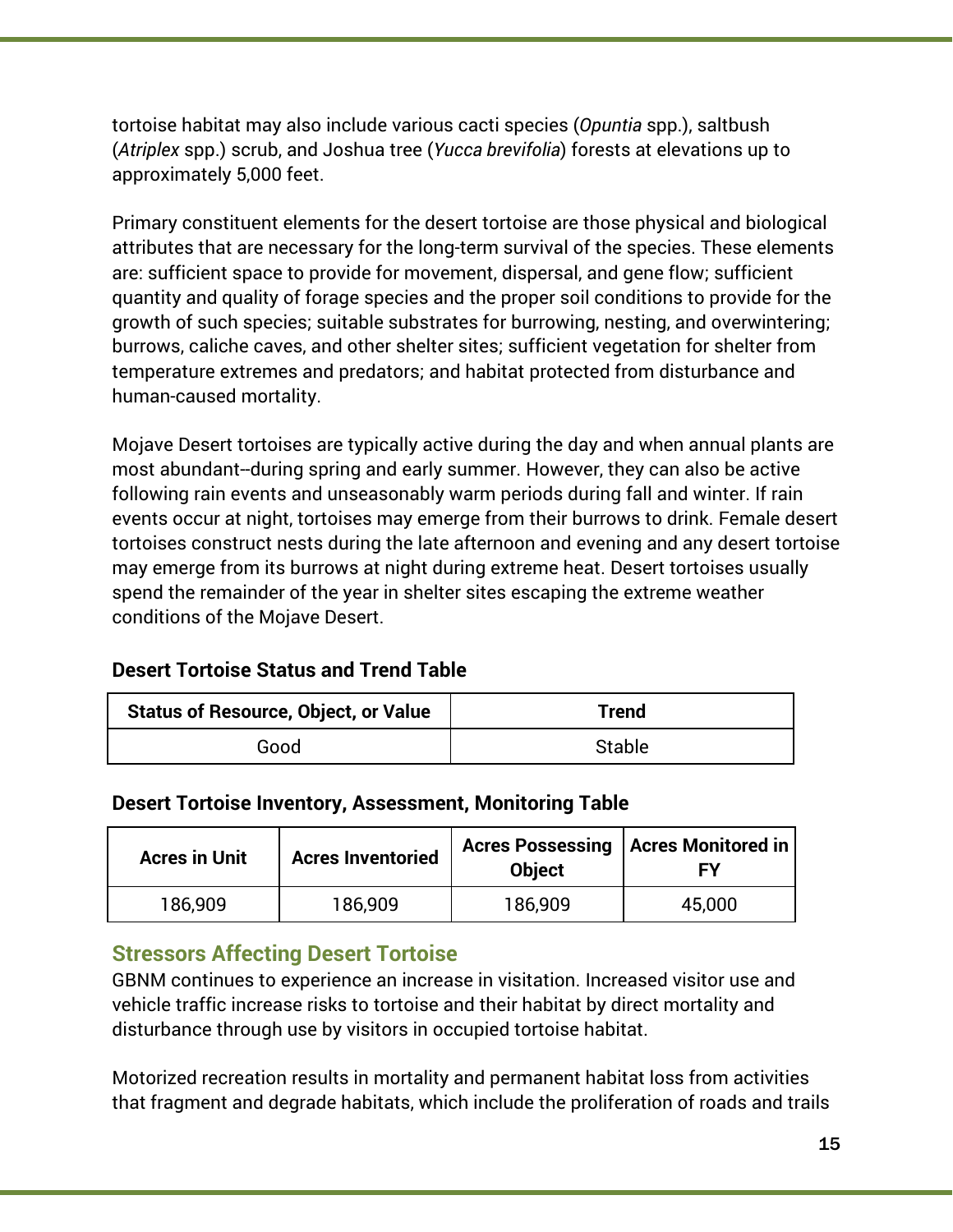and increased habitat invasion by nonnative invasive species.

Non-motorized recreation such as camping, hunting, target shooting, rock collecting, hiking, horseback riding, biking, and sightseeing can also result in impacts to both tortoise and their critical habitat from increased visitation.

Increased frequency of wildfire due to the invasion of non-native plant species has burned thousands of acres of tortoise habitat. Changes in plant communities caused by non-native plants and recurrent fire can negatively affect the desert tortoise by altering habitat structure and species available as food plants.

#### **Vegetation**

The 348,000 acre region ranges in elevation from 433 m  $-$  2454 m and hosts a diversity of plant and wildlife species due in part to the convergent vegetation influences of the Mojave, Great Basin, and Sonoran deserts and the Colorado Plateau. The steep elevation gradients and complex orthography of the basin and ranges can affect localized seasonal temperature and precipitation patterns. The most common habitat types include Mojave mixed scrub and creosote (*Larrea tridentata*) – bursage (*Ambrosia dumosa*) desert scrub. Substantial wash systems and geomorphologic formations such as rocky outcrops, erosional highlands and sand sheets provide a unique range of habitat types for many organisms and plant communities.

There are seven sensitive plant species within GBNM; Las Vegas bearpoppy (*Arctomecon californica*), Las Vegas buckwheat (*Eriogonum corymbosum* var*. nilesii*), three-cornered milkvetch (*Astragalus geyeri* var. *triquetrus*), Blue Diamond cholla (*Cylindropuntia multigeniculata*), Beaver Dam breadroot (*Pediomelum castoreum*), sticky buckwheat (*Eriogonum viscidulum*), and chalk liveforever (*Dudleya pulverulenta*). There is also a sensitive moss, *Didymodon nevadensis*, which occurs on gypsum soils within the Monument. Two of these plant species are state endangered. This is the highest concentration of sensitive plant resources that occur within a special protection area in southern Nevada, with exception of Ash Meadows National Wildlife Refuge (which has one of the highest rates of endemism in the country).

Large-scale fires in 2005 burned many acres of native vegetation in the GBNM, most of which has become a monoculture of red brome, an invasive grass species. These fires and the coupling of invasive species' presence is detrimental to native plant communities. Additionally, heavy grazing pressure exists in the GBNM from over 15 years of illegal cattle grazing and overpopulated herds of wild burros. BLM Assessment, Inventory, and Monitoring (AIM) data over the last 7 years shows high cover of invasive annual grasses throughout the GBNM, almost no native perennial grasses where one would expect to see high cover of perennial grasses due to the site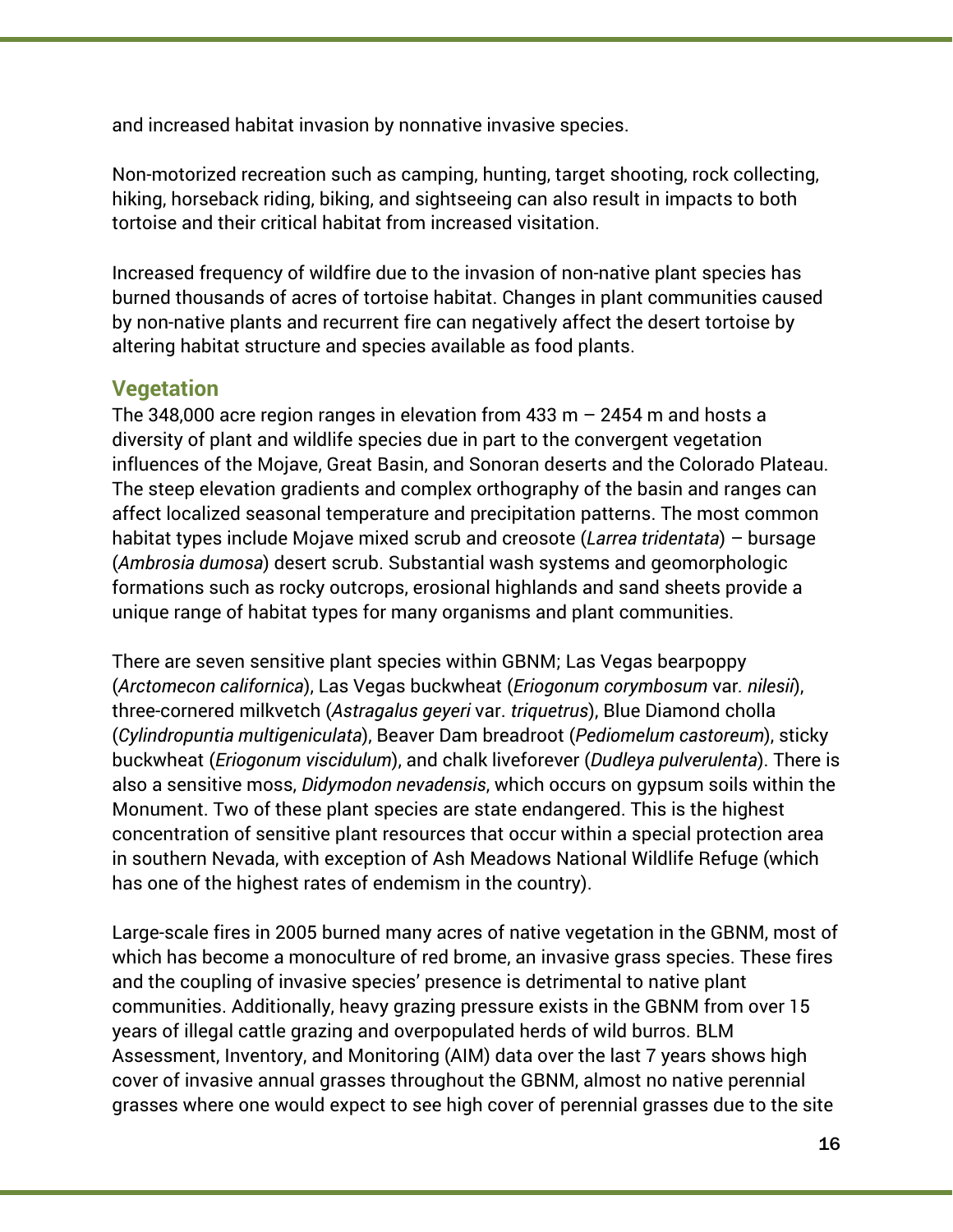potential, and moderate to extreme departures from reference conditions due to all of these factors.

#### **Vegetation Status and Trend Table**

| <b>Status of Resource, Object, or Value</b> | Trend         |
|---------------------------------------------|---------------|
| Poor                                        | <b>Stable</b> |

#### **Vegetation Inventory, Assessment, Monitoring Table**

| <b>Acres in Unit</b> | <b>Acres Inventoried</b> | <b>Object</b> | Acres Possessing   Acres Monitored in  <br>FΥ |
|----------------------|--------------------------|---------------|-----------------------------------------------|
| 348,000              | 348,000                  | 348,000       | 150,000                                       |

#### **Stressors Affecting Vegetation**

Fire, invasive species, overpopulated wild burros, and illegal livestock grazing are all responsible for negatively impacting vegetation resources. Negative feedback loops exist between all four issues. Invasive species, most notably red brome, have become monocultures in burned areas from large fires in 2005 in the GBNM. These plants are more susceptible to future fires and crowd out native plants. Illegal cattle grazing has put pressure on native plant communities, particularly forage plants, for the past 10 years. This vast grazing pressure, on top of grazing pressure by wild burros, reduces the amount of forage plants (notably perennial grasses), that remain on the landscape.

When added to the amount of area burned in the GBNM, very little native forage remains for native wildlife species and native plant communities are not able to recover from fire or grazing. These heavily impacted vegetation communities are not resilient to other outside stressors and therefore, cannot recover easily after fire, OHV intrusion, or climate change's impacts. Over time, these other stressors will further degrade vegetation communities in GBNM unless serious steps are taken to alleviate these pressures.

#### **Wild Horse and Burros**

Wild horses and burros can be found throughout 10 western states, including Nevada. The wild burros (burro is the term used for a wild donkey) are the descendants of donkeys that were released by miners who resided within the area during the late 19th/early 20th century.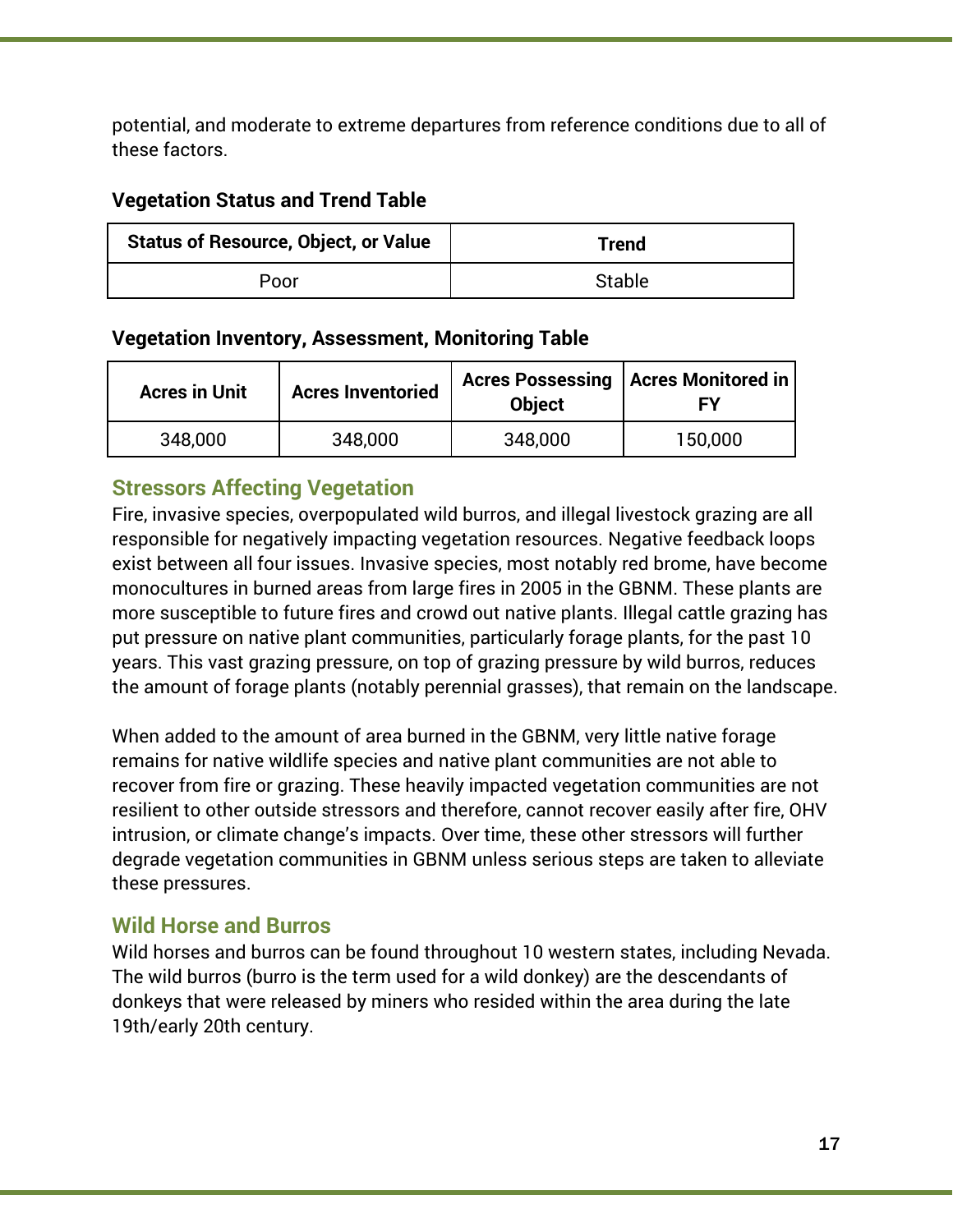#### **Wild Horse and Burros Status and Trend Table**

| <b>Status of Resource, Object, or Value</b> | Trend  |
|---------------------------------------------|--------|
| Good                                        | Stable |

#### **Wild Horse and Burros Inventory, Assessment, Monitoring Table**

| <b>Acres in Unit</b> | <b>Acres Inventoried</b>                                                                                                                                                                                                                                                                                             | <b>Acres Possessing</b><br><b>Object</b> | <b>Acres Monitored in</b><br><b>FY</b>                                                                                                                                                                                                                                                                                                                                                                                                                                                                                                                                                                 |
|----------------------|----------------------------------------------------------------------------------------------------------------------------------------------------------------------------------------------------------------------------------------------------------------------------------------------------------------------|------------------------------------------|--------------------------------------------------------------------------------------------------------------------------------------------------------------------------------------------------------------------------------------------------------------------------------------------------------------------------------------------------------------------------------------------------------------------------------------------------------------------------------------------------------------------------------------------------------------------------------------------------------|
| 170,354              | Acres inventoried<br>within the herd<br>management area<br>(HMA) are limited<br>to vehicle<br>accessibility and<br>therefore, vary. Key<br>forage species are<br>inventoried each<br>spring in 15-25<br>different areas<br>within the HMA to<br>monitor the<br>amount of forage<br>being consumed<br>within the HMA. | 170,354                                  | Acres monitored<br>within the herd<br>management area<br>(HMA) are limited<br>to vehicle<br>accessibility and<br>therefore, vary. A<br>full aerial survey of<br>the HMA was<br>conducted in FY17.<br>With the use of a<br>helicopter, transect<br>lines spaced 1/2 to<br>3⁄4 of a mile apart<br>are flown<br>throughout the<br>entirety of the<br>HMA and the<br>surrounding areas<br>using the<br>simultaneous<br>double count<br>method. Data is<br>then verified and<br>analyzed by the<br><b>United States</b><br><b>Geological Survey</b><br>before distribution<br>to the BLM and the<br>public. |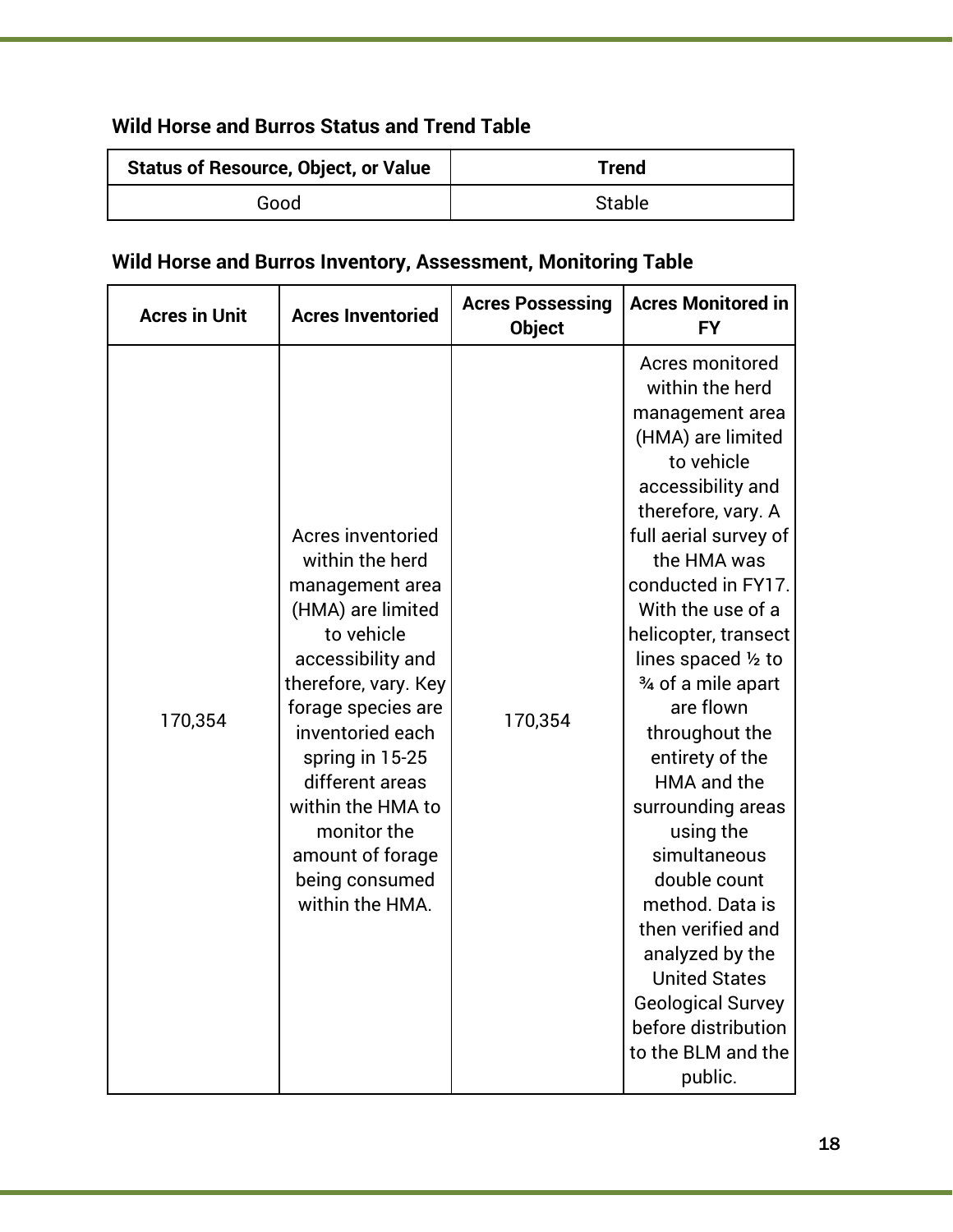#### **Stressors Affecting Wild Horse and Burros**

Wild burros are dependent upon vegetation and natural spring resources found within GBNM. The drought that has occurred over the past several years has affected both of these resources in a negative way. Wildfire has affected vegetation production within the herd management area, creating room for invasive species, such as red brome and cheat grass that have replaced more highly palatable species, such as *Ephedra nevadensis*, big galleta, and Indian ricegrass. The drought has effected the hydrology of the herd management area and as a result many water resources go dry, either temporarily or in some cases permanently. This has resulted in many of the burros moving to and residing permanently on National Park Service and private lands.

Overpopulation may be affecting wild burro populations due to the limited resources that are present within the national monument. Wild horse and burro populations double every four years due to having very few natural predators and having a highly successful rate of raising foals. As herd numbers increase it puts further strain on the limited resources within the Mojave Desert ecosystem. Acceptable Management Levels (AML) are established based off of modern rangeland monitoring and scientific methods and are periodically updated to ensure that rangeland health standards are being met within herd management areas. For wild burros, the AML is 22-98 animals.

#### **Invasive Species/Noxious Weeds**

Nevada State listed noxious weed species found in GBNM include Malta starthistle (*Centaurea melitensis*), saltcedar (*Tamarix ramosissima*), Sahara mustard (*Brassica tournefortii*) and puncturevine (*Tribulus terrestris*). Malta starthistle is classified Category A, indicating the occurrence of these species is limited throughout the state, thus all infestations must be actively controlled with the goal of eradication. Sahara mustard is classified Category B and must be eradicated where the action is deemed feasible. It is recognized that for Category B species, some infestations may be too extensive to be realistically controlled or eradicated. Saltcedar and puncturevine are Category C, indicating the species are present to such an extent that precludes active eradication in an environmental setting for many infestations. For species classified Category C, control is required primarily by nursery plant dealers.

There are also species in Gold Butte that are non-native and invasive, yet have not been legally designated as noxious by the State of Nevada. In addition to the brome species, populations of London rocket (*Sisymbrium irio*), African mustard (*Malcolmia africana*), and Russian thistle (*Salsola* spp.) have been documented in Gold Butte. Tamarisk, or salt cedar, has re-sprouted in many previously treated springs. No new springs were inventoried in FY2017. Heavy populations occur along the Virgin River and near Lake Mead. For the first time, Sahara mustard was found spreading into Gold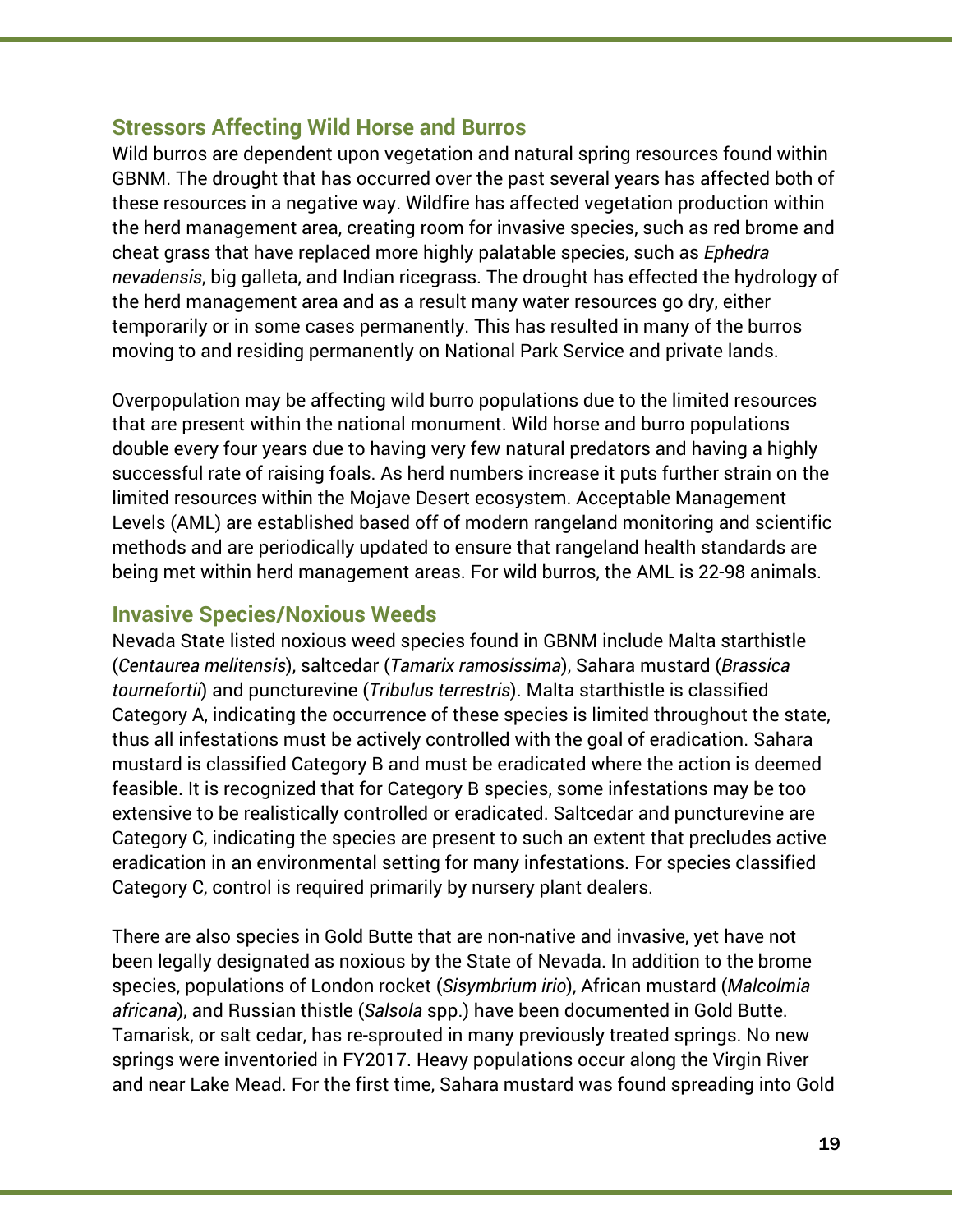Butte along the scenic byway. Small infestations were detected as far into the Monument as Whitney Pockets. Puncturevine has also been spotted along the scenic byway. These infestations are currently small.

#### **Invasive Species/Noxious Weeds Status and Trend Table**

| <b>Status of Resource, Object, or Value</b> | Trend            |  |
|---------------------------------------------|------------------|--|
| Fair                                        | <b>Declining</b> |  |

#### **Invasive Species/Noxious Weeds Inventory, Assessment, Monitoring Table**

| <b>Acres in Unit</b> | <b>Acres Inventoried</b> | <b>Acres Possessing</b><br><b>Object</b> | <b>Acres Monitored in</b><br>FΥ |
|----------------------|--------------------------|------------------------------------------|---------------------------------|
| 296,397              | 40,856                   | 30,000                                   |                                 |

#### **Stressors Affecting Invasive Species/Noxious Weeds**

With the new designation of Gold Butte as a National Monument, more people are expected to visit Gold Butte. Increased visitation will potentially bring more disturbance and invasive plant seeds to the area. This could increase the amount of invasive and weedy species already in the area and bring new invasive species to the area. OHV can disturb soils which will create an area for invasive species to grow. Wildfires are often a stressor in the Mojave Desert. Wildfires create large swaths of disturbance where invasive species thrive and native species have very poor recruitment. There were no reported fires during FY 2018, but the effects of previous fires are still obvious. Weather patterns in the area of GBNM are critical because changes in precipitation patterns and temperature effect plant communities. Increased precipitation can help native species in a harsh environment, but can also lead to an increased grass crop that contributes to the annual grass-fire cycle. Trespass grazing is contributing to the spread of invasive annual grass, other fire prone invasive species, and noxious weeds. Gold Butte AIM data is showing that the area is trending towards type conversion, from native plant species to invasive annual grass.

#### **Fire/Fuels**

Wildfires can benefit ecosystems or damage them. Much of the Mojave Desert, including much of the GBNM, is not fire adapted. Historically, low to moderate severity fire has played a role in native plant communities, promoting plant and wildlife habitat diversity in a mosaic pattern. Wildfire history indicates fires within Gold Butte have ranged from 5 - 80,000 acres. A large portion of the GBNM area burned in the 2005 Southern Nevada Complex. The primary objective is to maintain native plant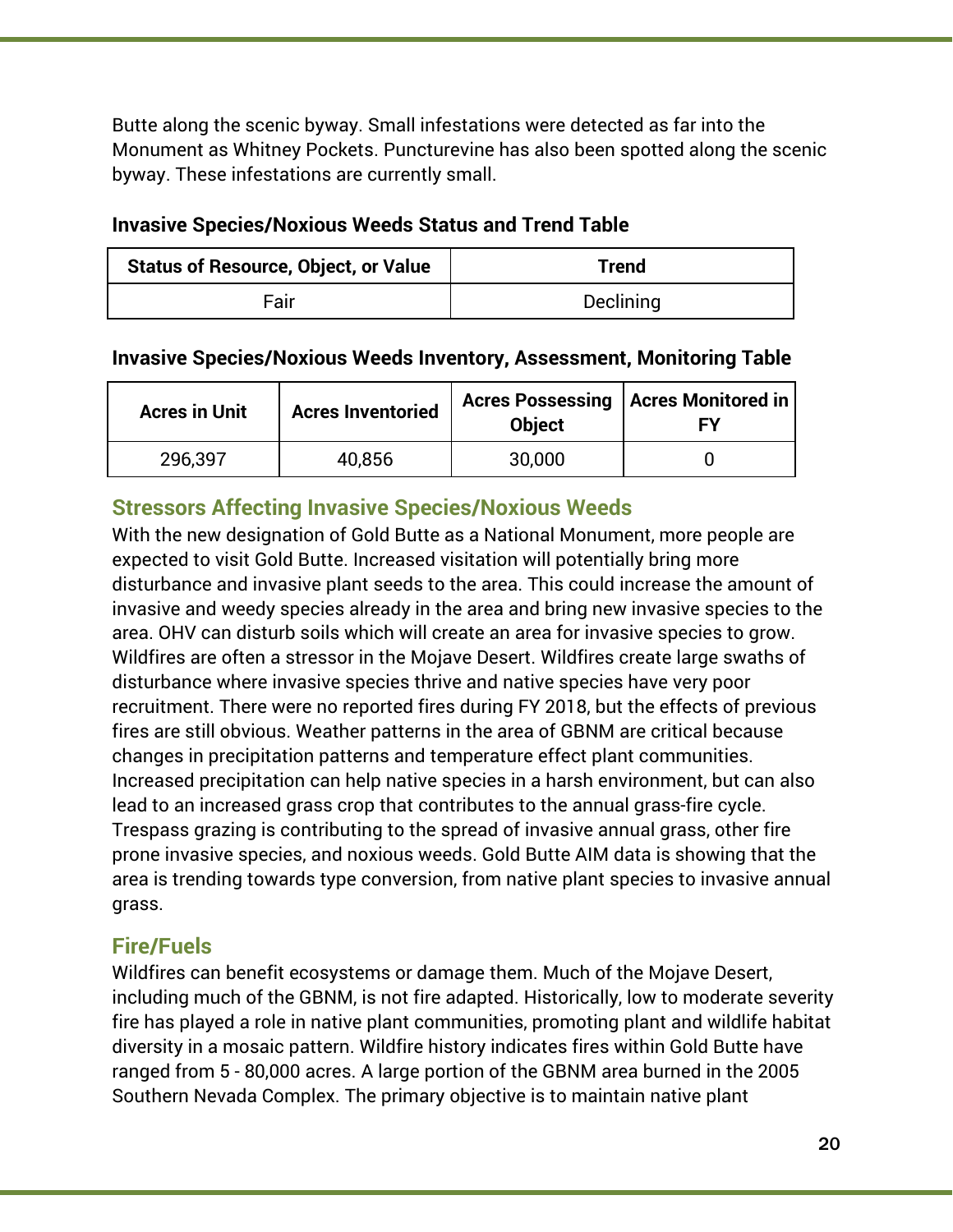communities and prevent or reduce invasive annual grass infestations. Preventing human caused fires is a goal.

#### **Fire/Fuels Status and Trend Table**

| <b>Status of Resource, Object, or Value</b>      | Trend     |  |
|--------------------------------------------------|-----------|--|
| Fair in unburned areas. Poor in burned<br>areas. | Declining |  |

#### **Fire/Fuels Inventory, Assessment, Monitoring Table**

| <b>Acres in Unit</b> | <b>Acres Inventoried</b> | <b>Object</b> | Acres Possessing   Acres Monitored in |
|----------------------|--------------------------|---------------|---------------------------------------|
| 296,397              | 50,000                   | 50,000        |                                       |

#### **Stressors Affecting Fire/Fuels**

Previously burned areas have not recovered and invasive brome grass dominates burned areas. Decades of cattle trespass have contributed to decreased land and ecosystem health through direct impacts to native plant communities. This is supported by BLM AIM data. Native GBNM grasses are considered ephemeral, which means they only occur when favorable weather conditions such as sufficient precipitation are present to promote growth. The GBNM is within the Mojave ecoregion. The Mojave Desert is known for its very low annual precipitation. Native and invasive plant species are very dependent on precipitation frequency and occurrence. Cattle are known vectors for spreading noxious and invasive plant species including cheatgrass and red brome. The conversion of native plant communities to fire prone invasive annual grass is the primary stressor. Wildfires burning in cheatgrass or red brome typically remove and replace native vegetation. Because of invasive annual grass, propagule pressure, and the presence of noxious weeds on adjacent lands, future wildfires are likely to be problematic.

There is a need for increased public outreach and education on wildfire hazards and the impacts of wildfire to the environment. Human caused fires account for over 50% of all wildfires in southern Nevada. Future increased visitor use is likely to increase human caused fires. GBNM AIM data is showing a very concerning trend of type conversion to invasive annual grass. Increased presence of invasive annual grass above historic levels is an indicator there is an increased risk for large, catastrophic fires in the GBNM. LVFO's Restoration Program has initiated the Burn Area Recovery Project with the intent to promote and restore native vegetation and reduce invasive annual grass in burned areas.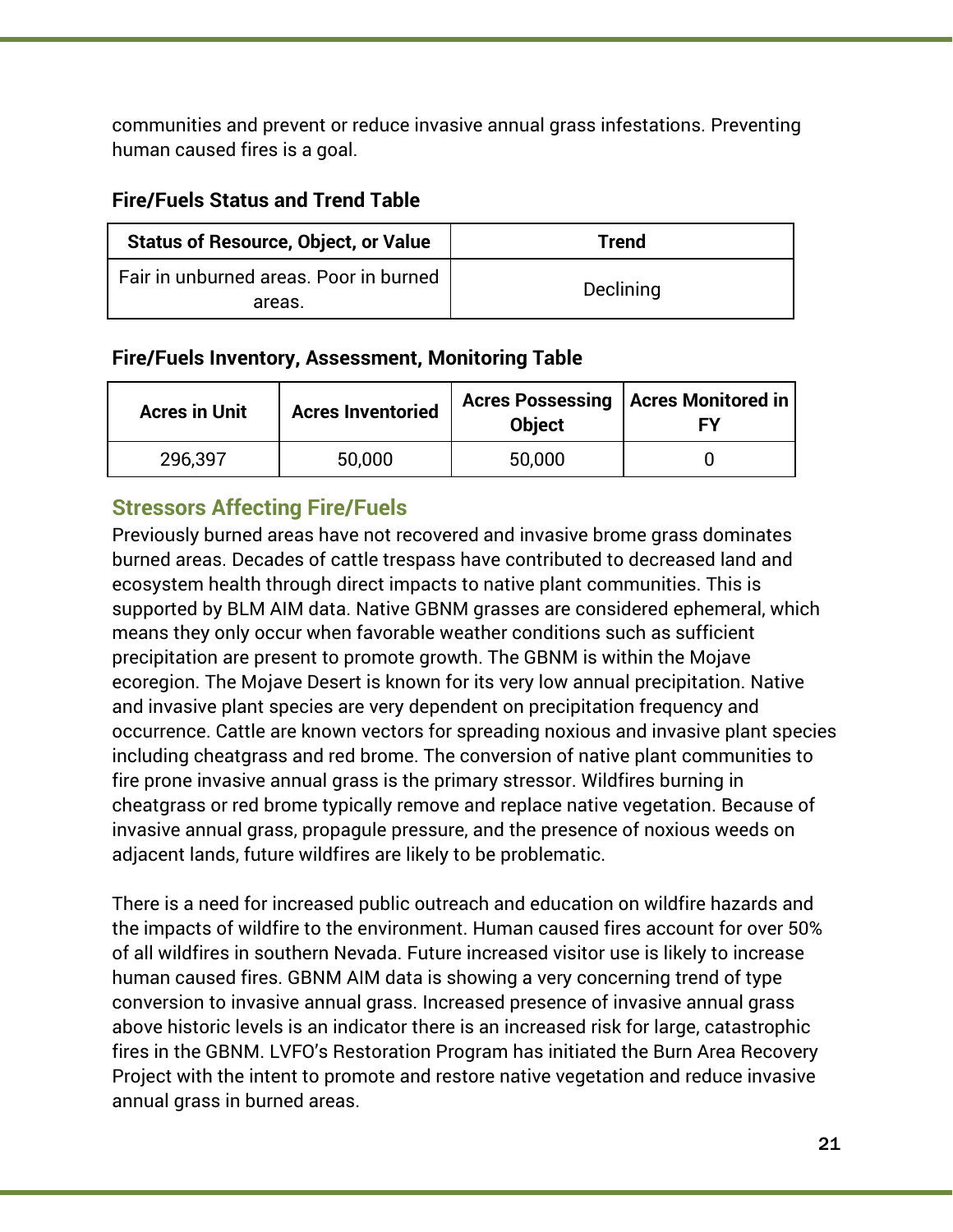#### **Hydrologic Conditions**

GBNM is located within the Colorado River hydrographic region or basin. The region is further divided into three hydrographic areas (listed below) which are partially contained within the planning area.

| <b>Hydrographic Area</b>   | <b>Region/Basin</b>         | <b>Number</b> |
|----------------------------|-----------------------------|---------------|
| <b>Virgin River Valley</b> | <b>Colorado River Basin</b> | 222           |
| <b>Gold Butte Area</b>     | <b>Colorado River Basin</b> | 223           |
| Greasewood Basin           | <b>Colorado River Basin</b> | 224           |

The three hydrographic areas within the Colorado River Basin are tributaries to the Colorado River. Approximately 210,000 acres (71%) of the National Monument drain into the Gold Butte Area Hydrographic Basin and 70,000 acres (24%) drain into the Greasewood Basin, both of which contribute to Lake Mead and the Colorado River. The remaining 15,000 acres (5%) of the GBNM drain into the Virgin River Valley Hydrographic Basin and eventually into the Virgin River and to the Colorado River.

#### Surface Water

Surface water occurrence is far less abundant than groundwater and is limited to ephemeral streams and springs. Streams such as Nickel Creek and Cabin Canyon Creek, during most years, flow short distances for short periods of time, primarily during early spring. Numerous ephemeral washes transect the planning area, conveying flows only in response to storm events. These drainages are subject to short-duration, high-intensity thunderstorms which produce rapid runoff and at times flash flooding of downslope areas. Mud Wash and Quail Spring Wash are the more significant drainages. However, there are no drainages or areas within the monument that are classified as Flood Hazard Areas by the Federal Emergency Management Agency (FEMA).

High-intensity thunderstorms often produce rapid runoff and flash flooding which can result in floodwater and sediment damage within the region. Flash flooding, which has been on the increase, usually occurs from tropical depressions out of the south or southwest.

Springs are important water sources in the monument as with the rest of southern Nevada. A total of 128 springs have been identified within the planning area. The average flow of these springs is less than one (1) gallon per minute (gpm), with some springs being nothing more than a seep area with little discernable flow, while others measured as high as three (3) gpm.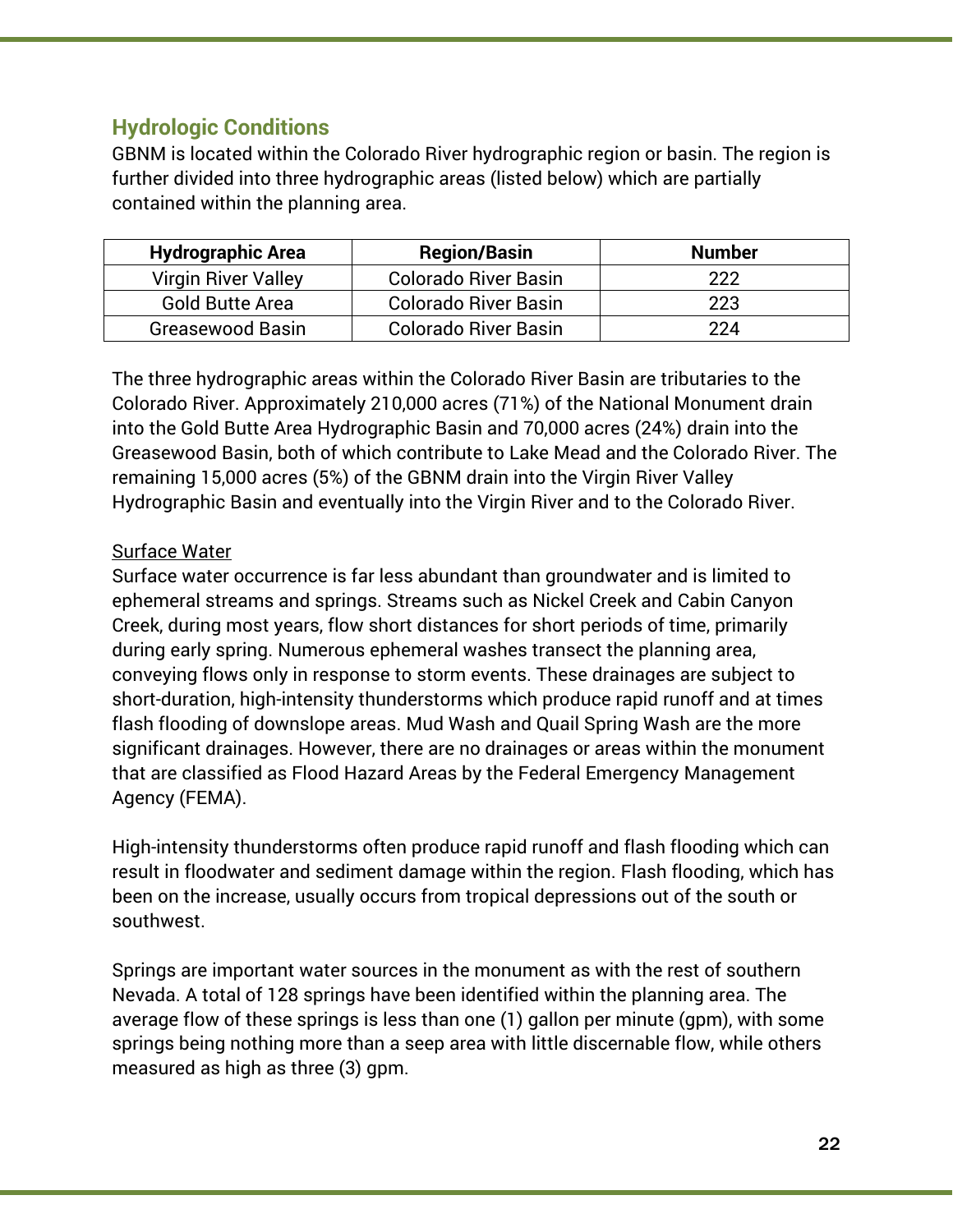#### Ground Water

Ground water is vital in this region of few surface water sources. Depth to water varies throughout the Monument, but it can be generally characterized as ranging from at or near the surface to several hundred feet.

Most ground water recharge in southern Nevada is derived from winter and spring precipitation, representing approximately one-half of the total annual precipitation. The moisture is stored in snowpack, at elevations of 7,000 to 8,000 feet and higher. Precipitation reaches the groundwater reservoirs by way of streams which eventually discharge onto alluvial aprons or by infiltrating directly into consolidated rock and percolating vertically and laterally to the valley fill aquifer. Additional inflow is received from localized intense storms and ground water discharge from adjacent areas. Natural discharge of ground water in the basins occurs as a result of transpiration from phreatophytes (deeply rooted plants that obtain water from the water table or the soil layer just above it), spring discharge, evaporation from bare soil, interbasin flow, and base flow to streams.

#### Water Quality

In southern Nevada, one critical water resource problem is the poor quality of much of the surface and ground water. Several factors contribute to the high quantities of chemicals and solids in the regional water. High evaporation rates leave concentrations of salts at or near the soil surface after rainfall. The composition of rocks and soils, often containing calcium, magnesium, carbonates, silicates, metallic and nonmetallic minerals, also affects water quality. As water moves slowly into and through the soil profile, it dissolves and acquires these constituents. In addition, dust containing salts is blown from playas onto standing surface water and onto soil where it enters both surface and groundwater.

Levels for turbidity, total dissolved solids, sulfate, chloride, manganese, iron, and nitrate nitrogen exceeded Federal standards in several springs. Many of these levels do not pose health hazards; only nitrate nitrogen is potentially dangerous.

The quality of ground water varies throughout the GBNM, as it does in the remainder of the state. In general, groundwater in areas of recharge has low chemical concentrations, but as it moves through the ground water system to discharge areas (i.e. valley bottoms), it dissolves sediment and rock materials. The extent to which chemical constituents are dissolved is largely determined by these factors: 1) the solubility, volume, and distribution of the materials; 2) the length of time that the water is in contact with the materials; 3) the distance that the water travels from the point of recharge; and 4) the temperature and pressure within the ground water system.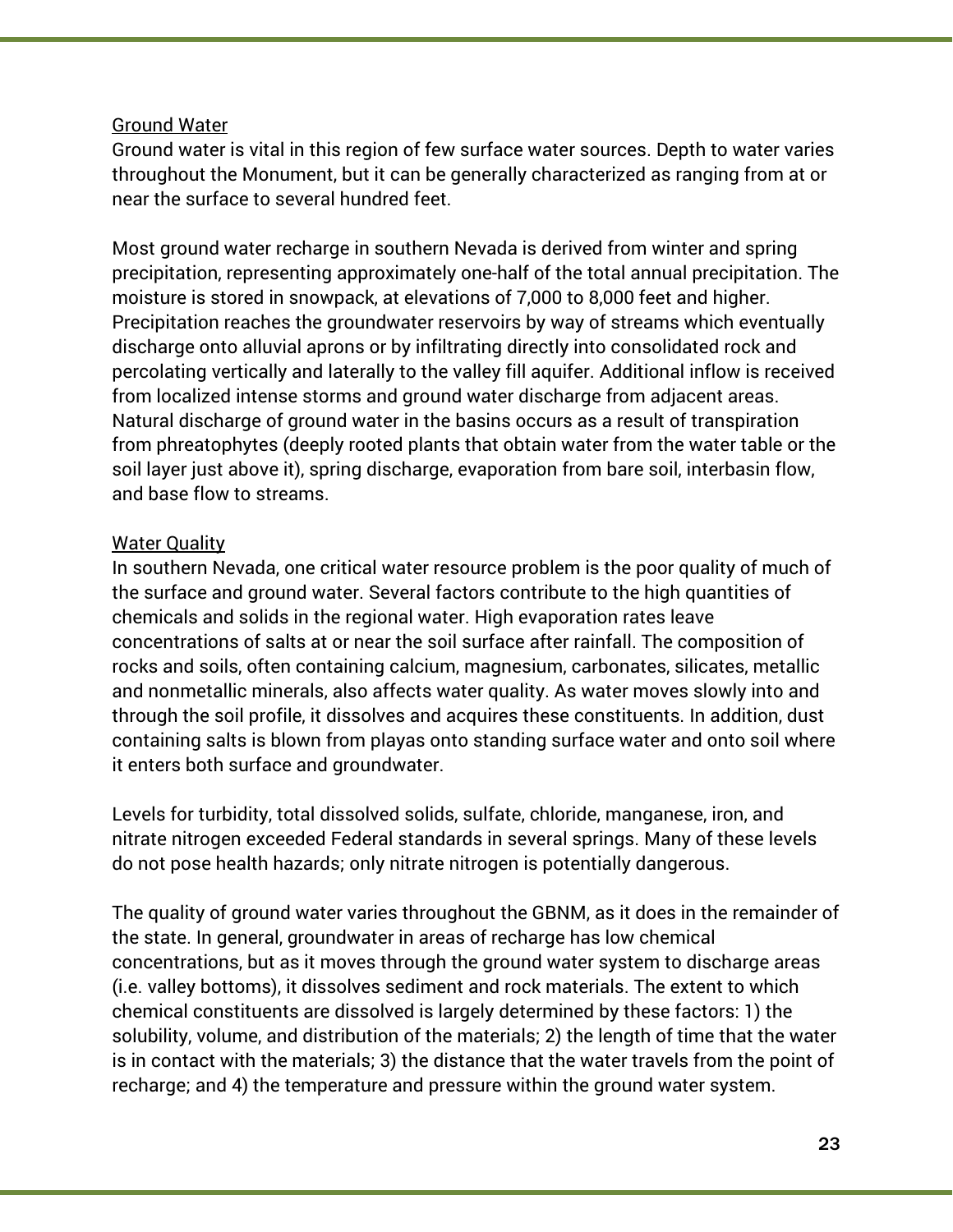#### **Hydrologic Conditions Status and Trend Table**

| <b>Status of Resource, Object, or Value</b> | Trend         |  |
|---------------------------------------------|---------------|--|
| Poor                                        | <b>Stable</b> |  |

#### **Hydrologic Conditions Inventory, Assessment, Monitoring Table**

| <b>Acres in Unit</b> | <b>Acres Inventoried</b> | <b>Object</b> | Acres Possessing   Acres Monitored in |
|----------------------|--------------------------|---------------|---------------------------------------|
| N/A                  | N/A                      | N/A           | N/A                                   |

#### **Stressors Affecting Hydrologic Conditions**

Impacts to surface water resources result from both natural and anthropogenic forces. Natural impacts include erosion from wind and water, wildland fire, disturbance from wildlife, and high precipitation events resulting in high flow. Anthropogenic impacts include driving off-road vehicles; grading for rights-of-ways, unsustainably high numbers of wild horses and burros and illegal livestock; roads, trails and associated drainage; dumping; invasive weeds; and water use by water rights holders.

#### **Riparian/Wetlands**

Riparian and wetland areas are sensitive vegetative or physical ecosystems that develop in association with surface or subsurface water. Riparian and wetland ecological systems comprise only a small portion of the GBNM, but they are among the most important, productive, and diverse ecosystems on the landscape. Benefits from riparian/wetland ecosystems are essential to both human and wildlife values and includes the following:

- Maintaining clean renewable water supplies;
- Providing for diverse plant and wildlife ecosystems, including special status species;
- Importance in cultural and historic values;
- Greenbelt-associated recreation and scenic values;
- Thermal/shade protection, which is especially important within the arid Southwest.

Riparian and wetland areas include, but are not limited to, areas adjacent to waterways (whether waters are surface, subsurface, or ephemeral), springs, potholes, wet meadows, floodplains, and reservoirs. Riparian areas are recognized as a form of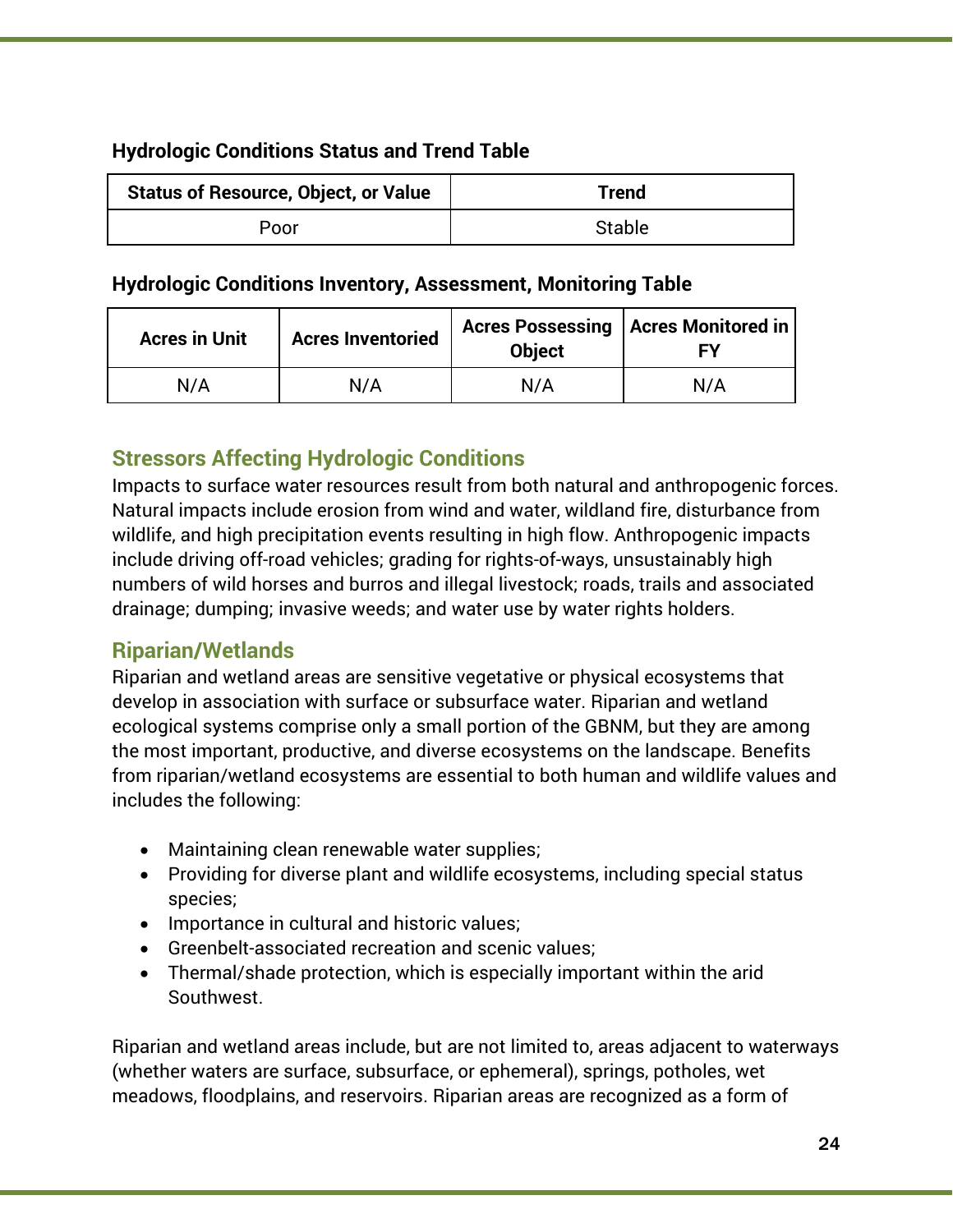wetland transition between permanently saturated wetlands and upland areas. For BLM purposes, riparian and wetland areas are referred to synonymously unless specifically discerned. The BLM utilizes various tools to describe, analyze, and evaluate riparian/wetland ecosystems relative to their potential and capability to achieve a properly functioning and healthy ecosystem.

Riparian habitats are fragile resources and are often among the first landscape features to reflect impacts from management activities. These habitats are used as indicators of overall land health and watershed condition. A healthy riparian system will filter and purify water as it moves through the riparian zone; reduce sediment loads and enhance soil stability; reduce destructive energies associated with flood events; provide physical and thermal micro-climates in contrast to surrounding uplands; and contribute to groundwater recharge and base flow. Within most riparian systems in the arid southwest, the potential of a riparian ecosystem is strongly dependent upon the availability of water. The degree, timing, and source of water availability, among other physical factors, is commonly referred to in terms of perennial (yearlong), interrupted (perennial flow discontinuous in space), intermittent (seasonal), or ephemeral (storm) water sources.

#### **Riparian/Wetlands Status and Trend Table**

| <b>Status of Resource, Object, or Value</b> | Trend         |
|---------------------------------------------|---------------|
| Poor                                        | <b>Stable</b> |

#### **Riparian/Wetlands Inventory, Assessment, Monitoring Table**

| <b>Acres in Unit</b> | <b>Acres Inventoried</b> | <b>Object</b> | Acres Possessing   Acres Monitored in |
|----------------------|--------------------------|---------------|---------------------------------------|
| 500                  | 500                      | 500           |                                       |

#### **Stressors Affecting Riparian/Wetlands**

Riparian resources within the monument are limited. These resources are managed for conservation and public use. Impacts to surface water resources result from both natural and anthropogenic forces. Natural impacts include erosion from wind and water, wildland fire, disturbance from wildlife, and high precipitation events resulting in high flow. Anthropogenic impacts include driving off-road vehicles; grading for rightsof-ways, unsustainably high numbers of illegal livestock as well as wild horses and burros; roads, trails and associated drainage; dumping; invasive weeds; and water use by water rights holders.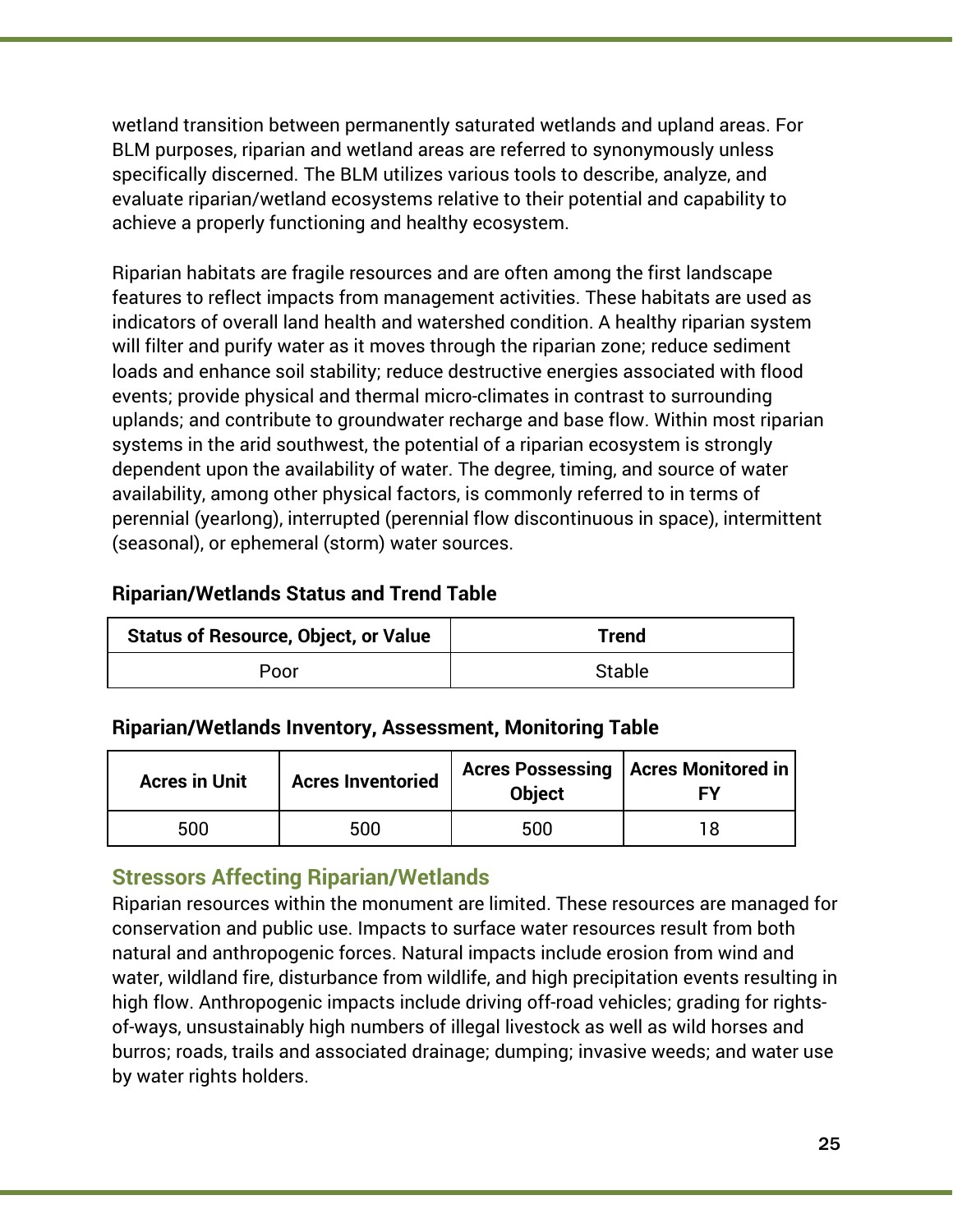#### **Soils**

Throughout the GBNM area, there is a sharp contrast in physiography between mountainous areas and lowlands. Soils in the area developed under different environmental influences. Under the arid conditions which prevail at all but the highest elevations, little downward movement of the soluble constituents of the soil occurs. Most leaching is confined to the translocation of the soluble material (usually lime) from the surface to the subsoil, with the resultant formation of a hardpan. These soluble salts are usually leached only to a depth of 1 to 2 feet.

In this climate, rocks tend to break down by disintegration rather than by decomposition. Mechanical breakdown (spalling) is more common than chemical action. As a result, mountains are covered with a thin veneer of rock fragments. Cloud bursts and showers sweep large quantities of this material into ravines and valleys, forming alluvial fans of the coarser material. Finer-grained sediments are washed into the lowlands.

Wind is also an active agent in soil genesis. Wind-blown sand is common, with the greatest accumulations found in the lower valleys, often forming dunes. Wind-blown silts, mixed with the fine alluvium washed down from the slopes, comprises the soil mantle of the lowlands. The term "blow sand" arises from the fact that much of the surface soil is wind-deposited.

Organic matter in most desert soils is far less than the average 3 to 5 percent by weight contained in soils formed in humid regions. Even in a wet year when spring annuals are abundant, much of the vegetal matter is oxidized by the summer heat before it can be turned into humus. A gravelly surface, referred to as "desert pavement", can be found in the monument. This surface is stable and resistant to erosion. Erosion is normally active on surfaces lacking a desert pavement. The sparse cover of vegetation does little to reduce wind and water velocities. Wind erosion is a major factor in recharging surface soils with carbonates through the movement and deposition of calcareous dusts.

Soils in the Monument are primarily Entisols and Aridisols. These are described in detail below. The Entisols have little or no evidence of development of pedogenic horizons. They are located in areas where the soils are actively eroding (steep slopes) or receiving new deposits of soil materials (alluvial fans and floodplains).

Aridisols have one or more pedogenic horizons that may have formed in the present environment or that may be relics from a former pluvial period. These soils do not have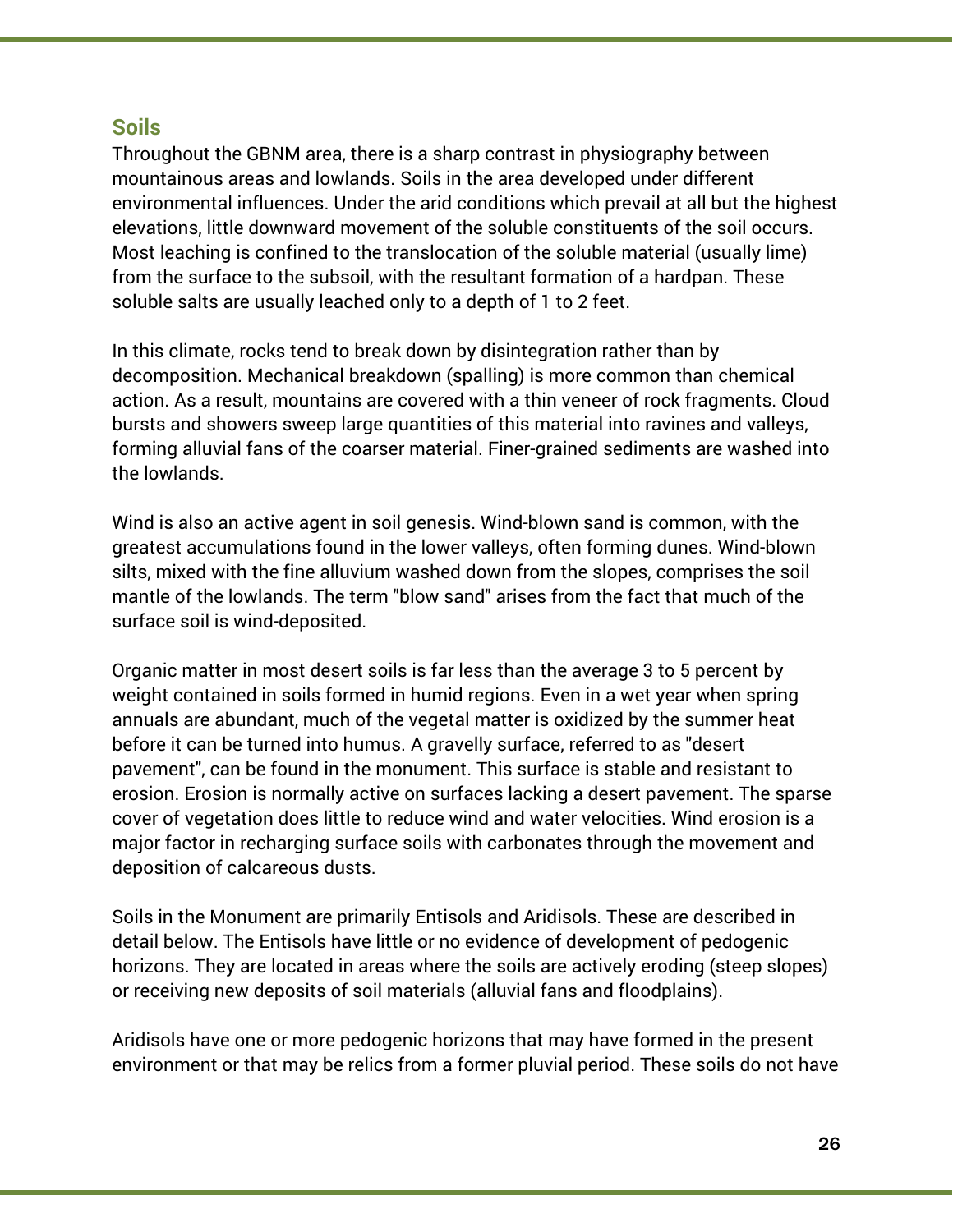water available to plants for long periods of time and the surface is generally bare. Aridisols are often associated with desert pavement.

Soils in the GBNM have been surveyed previously by the Natural Resources Conservation Service (NRCS). Soils were mapped as a part of the Soil Survey of Clark County, Nevada, in 2006. The surveys contain detailed soils descriptions, supporting data, and maps.

Soil erosion involves two processes: (1) a detachment or loosening influence, and (2) transportation by means of floating, rolling, dragging, and splashing. Freezing and thawing; flowing water; and rain impact provide the detaching agents. Raindrop splash and especially running water facilitate the carrying away of loosened soil. On comparatively smooth soil surfaces, the beating of rain drops results in most of the detachment.

During the high intensity, short duration thunderstorms that are common in the region, raindrop impact tends to destroy soil aggregates, enhance sheet and rill erosion, and encourage considerable transportation by splashing. A hard crust often develops upon drying. This crust impedes seedling emergence, greatly reduces infiltration for the next storm, and limits the possibilities for vegetative shielding which, by absorbing the energy of rain impact, prevents the loss of both water and soil and reduces degranulation to a minimum. However, in some desert locations, this surface crust does cover loose, fine soil particles, resulting in limited protection from wind erosion. In the vegetation types offering generally sparse cover, little interception of precipitation or protection from overland flow of water occurs.

As is the case with water erosion, the loss of soil by wind movement also involves detachment and transportation. The abrasive action of the wind results in some detachment of tiny soil grains from the granules or clods of which they are a part. When the wind is laden with soil particles, its abrasive action is greatly increased. The impact of these rapidly moving grains dislodges other particles from soil clods and aggregates. The cutting and abrasive effects, especially of sand, upon tender leaves and vegetation is harmful.

Erosion susceptibility is a measure of the erosion potential of a soil whose surface has been disturbed. Wind and water erosion potential are used to determine susceptibility in an area. Soil surveys conducted by the National Resource Conservation Service, were used in the development of erosion susceptibility ratings for the planning area.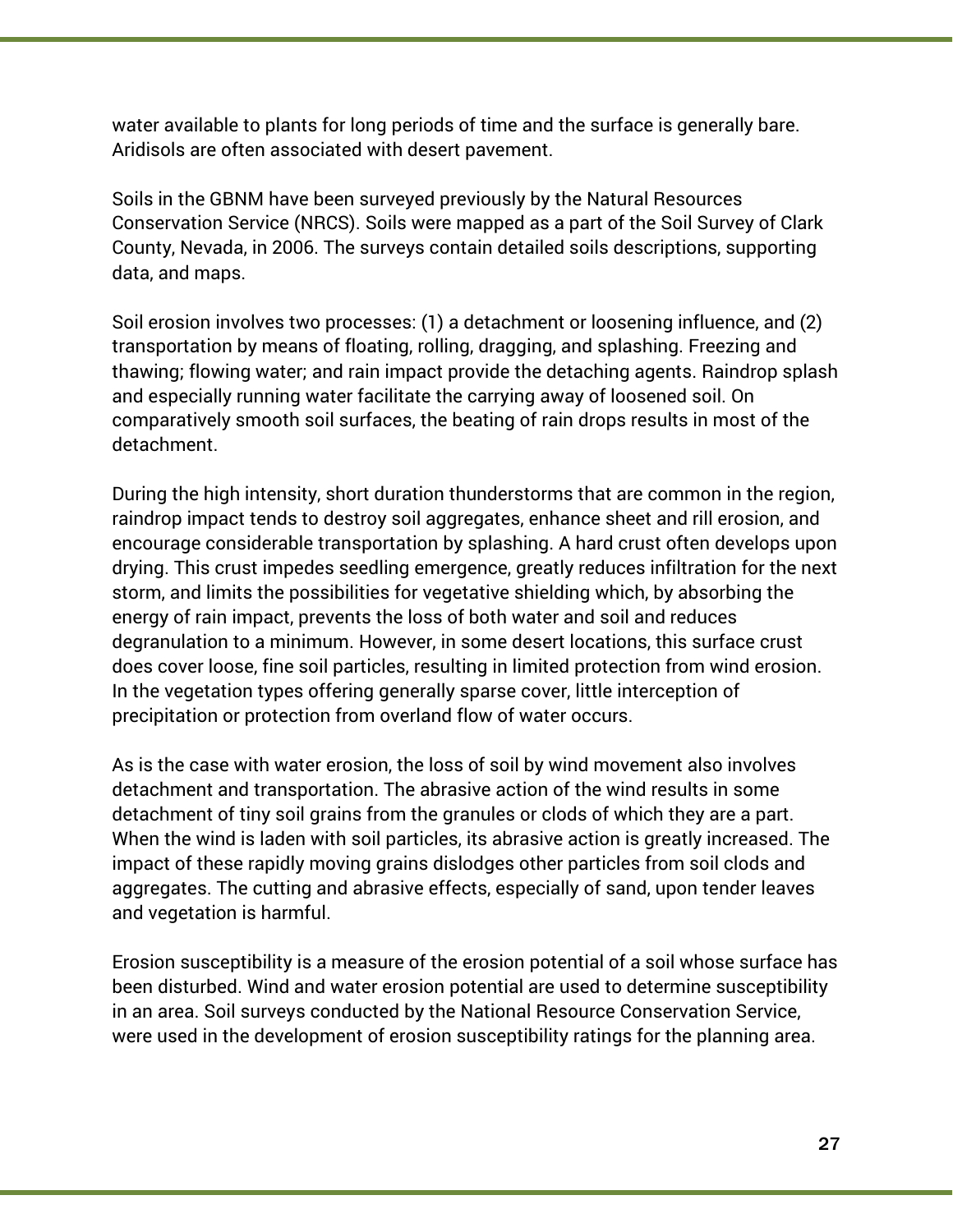#### **Soils Status and Trend Table**

| <b>Status of Resource, Object, or Value</b> | Trend         |  |
|---------------------------------------------|---------------|--|
| Poor                                        | <b>Stable</b> |  |

#### **Soils Inventory, Assessment, Monitoring Table**

| <b>Acres in Unit</b> | <b>Acres Inventoried</b> | <b>Object</b> | Acres Possessing   Acres Monitored in<br>Fν |
|----------------------|--------------------------|---------------|---------------------------------------------|
| 296,990              | 296,990                  | 296,990       |                                             |

#### **Stressors Affecting Soils**

Impacts to soil resources result from both natural and anthropogenic forces. Natural impacts include erosion from wind and water, wildland fire, disturbance from wildlife, and high precipitation events resulting in high flow. Anthropogenic impacts include driving off-road vehicles; grading for rights-of-ways, unsustainably high numbers of wild horses and burros as well as illegal livestock; roads, trails and associated drainage; dumping; and invasive weeds preventing the formation of natural soil crust.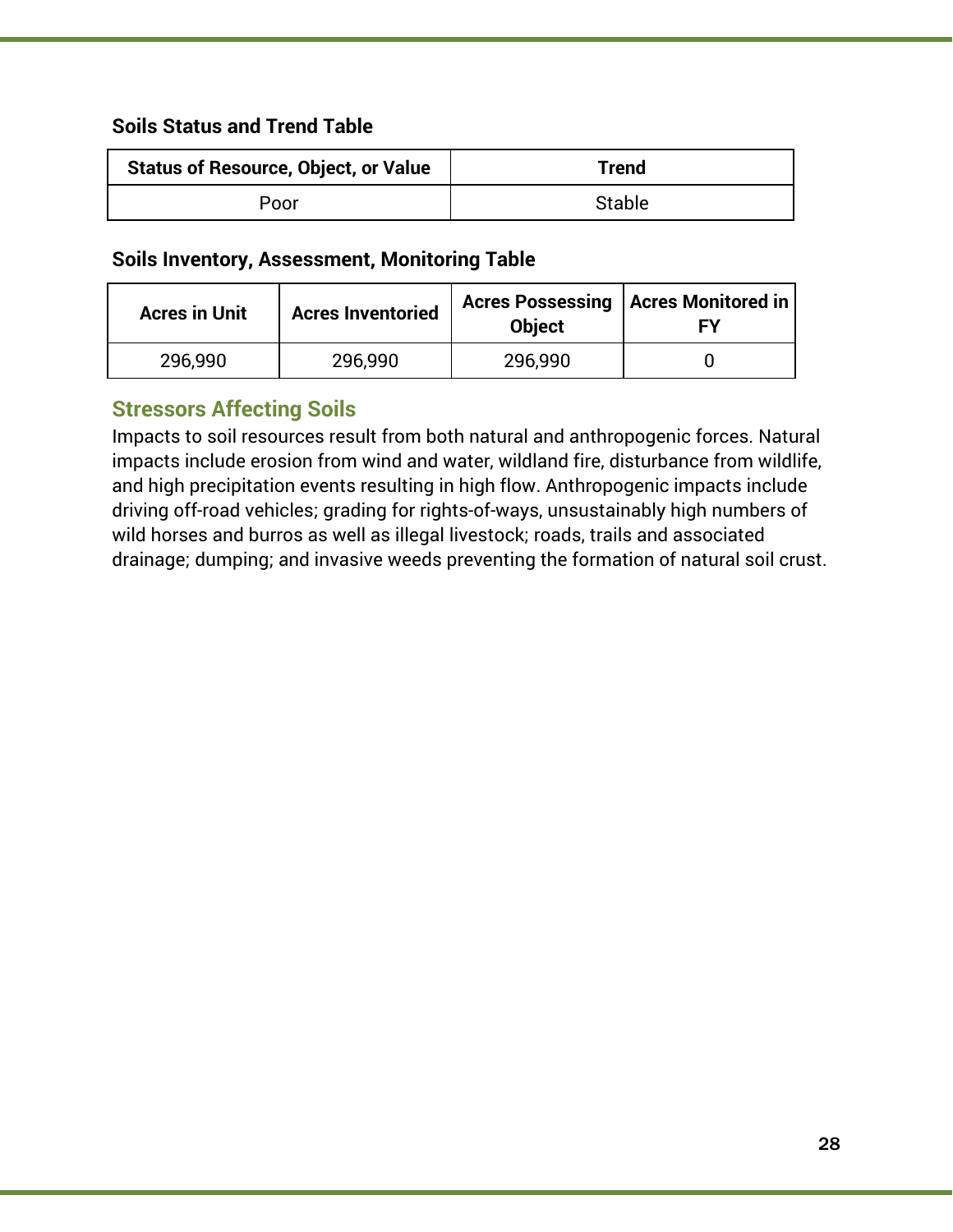### Summary of Performance Measure 5

Please provide a brief qualitative summary of the status of ROVs listed in the previous section. This summary and the below table are intended to provide a simple overview of the prior section—no additional information is being requested here.

| <b>Resources, Objects, and Values Status Summary Table</b> |               |                  |
|------------------------------------------------------------|---------------|------------------|
| <b>Resource, Object, or Value</b>                          | <b>Status</b> | <b>Trend</b>     |
| Cultural/Archeological                                     | Fair          | Slowly declining |
| <b>Desert Tortoise</b>                                     | Good          | <b>Stable</b>    |
| Vegetation                                                 | Poor          | <b>Stable</b>    |
| <b>Wild Horse and Burros</b>                               | Good          | <b>Stable</b>    |
| <b>Invasive Species/Native</b><br>Weeds                    | Fair          | Declining        |
| Fire/Fuels                                                 | Fair          | Declining        |
| <b>Hydrologic Conditions</b>                               | Poor          | <b>Stable</b>    |
| Riparian/Wetlands                                          | Poor          | <b>Stable</b>    |
| Soils                                                      | Poor          | <b>Stable</b>    |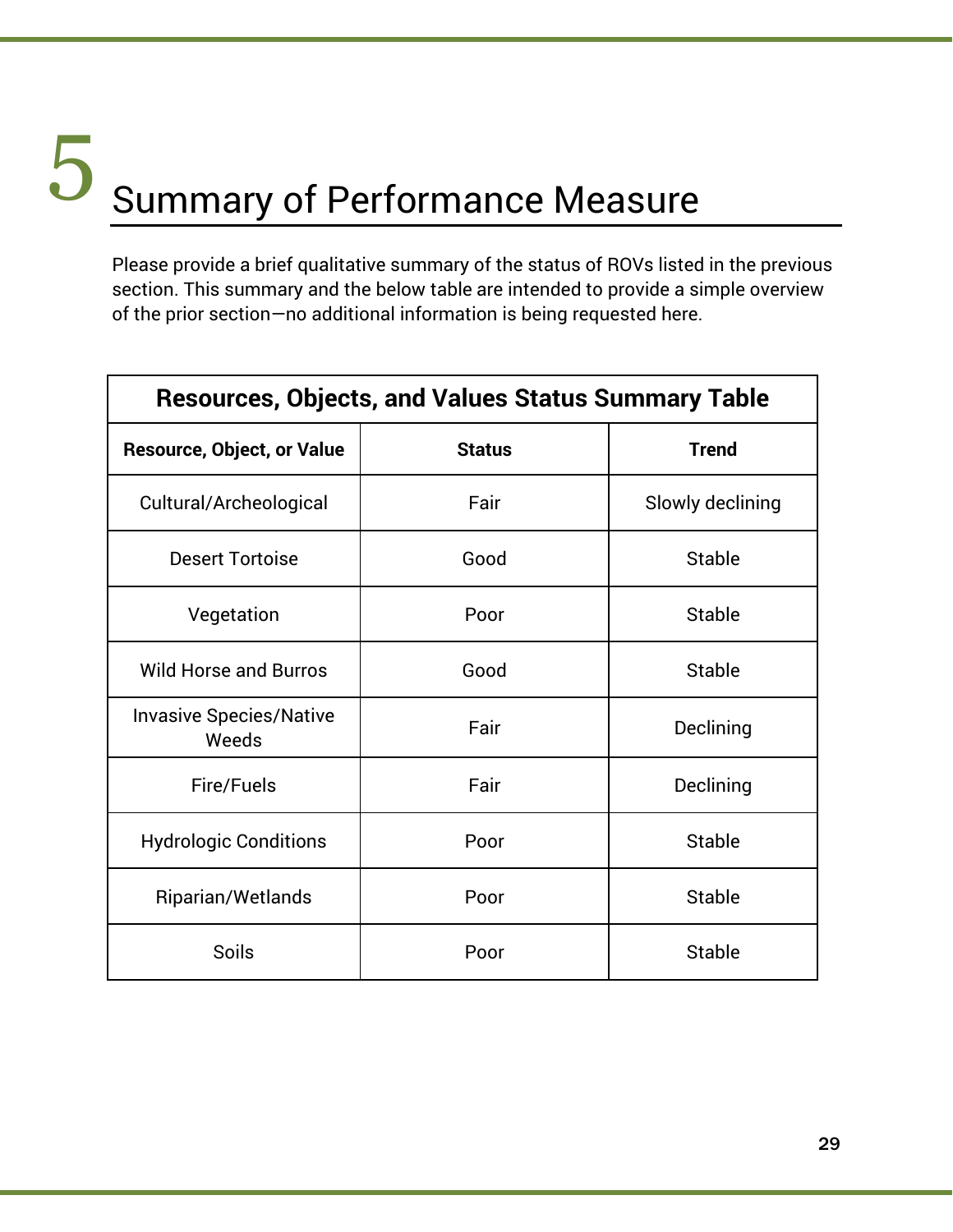## Manager's Letter 6

It was very important to continue public outreach because of the sensitivity of the area. Moving forward the BLM will continue to inform the surrounding communities in regard to the projects and activities occurring within GBNM through attending town board meetings, which has helped to bridge the information gap between the BLM and the surrounding communities.

As projects and activities move forward, the BLM will continue working closely with partners to build the volunteer program. The volunteer program and community support are essential elements of the GBNM management as current staff and resources within the BLM are limited.

Lee Kirk Monument Manager (Acting) Las Vegas Field Office Southern Nevada District